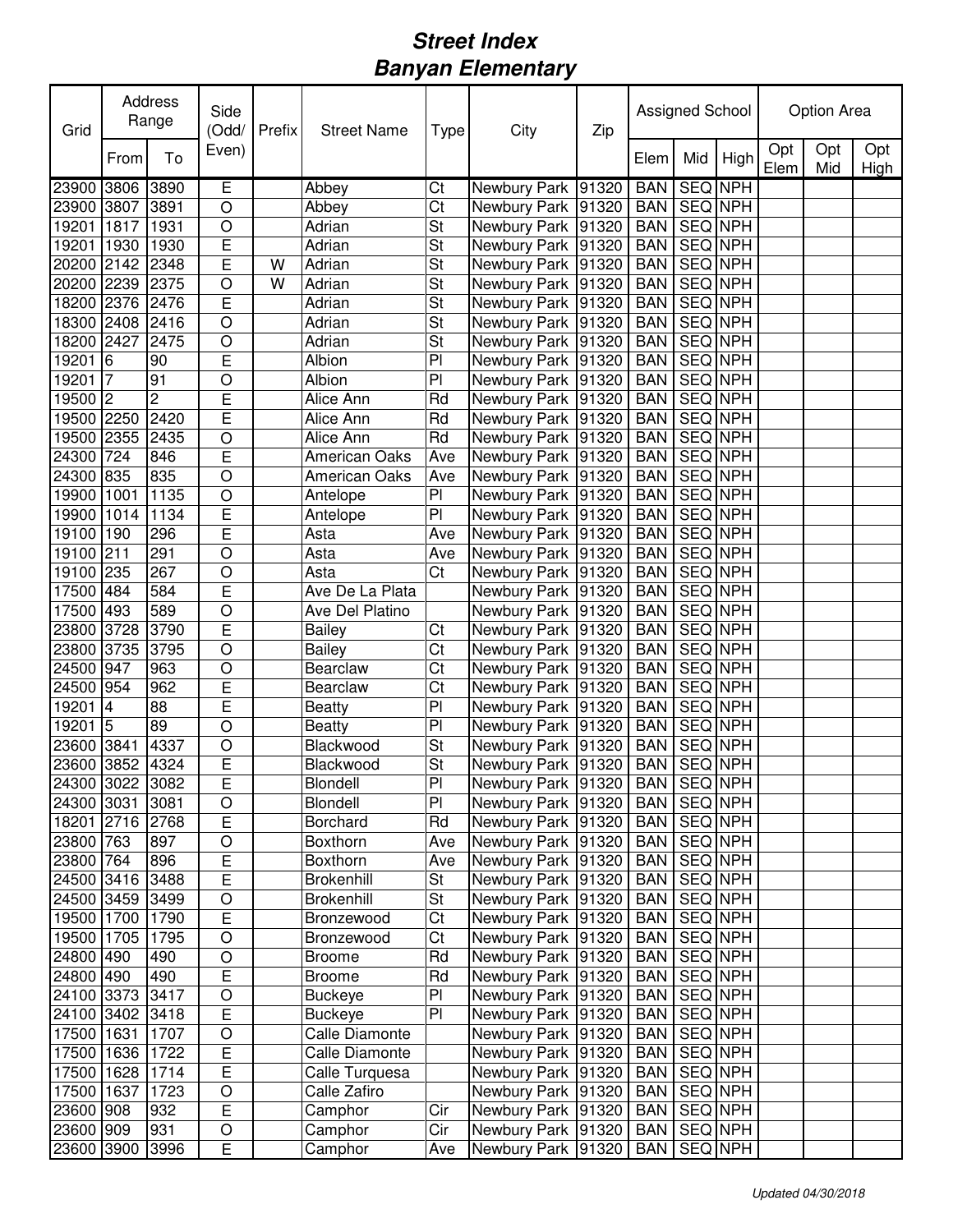| Opt<br>Opt<br>Even)<br>To<br>Mid<br>High<br>From<br>Elem<br>Elem<br>Mid<br><b>SEQ NPH</b><br>23600<br>3903<br>3977<br>O<br>Newbury Park 91320<br><b>BAN</b><br>Camphor<br>Ave<br>SEQ NPH<br>3<br>$\circ$<br>18300<br>23<br>Dr<br>Newbury Park 91320<br><b>BAN</b><br>Carob<br>E<br>38<br>18300 10<br>Dr<br>SEQ NPH<br>Newbury Park 91320<br><b>BAN</b><br>Carob<br>$\circ$<br>St<br>1993<br>SEQ NPH<br>19000<br>1941<br>Chalon<br>Newbury Park 91320<br><b>BAN</b><br>E<br>St<br>SEQ NPH<br>19000<br>1942<br>1990<br>Chalon<br>Newbury Park 91320<br><b>BAN</b><br>E<br>Ct<br>SEQ NPH<br>19000<br>1958<br>1974<br>Chalon<br><b>BAN</b><br>Newbury Park 91320<br>18200<br>$\circ$<br>Chisolm Trail<br>SEQ NPH<br>Newbury Park 91320<br>41<br>121<br><b>BAN</b><br>E<br>18200 58<br>SEQ NPH<br>130<br>Chisolm Trail<br>Newbury Park 91320<br><b>BAN</b><br>18200<br>2<br>E<br>SEQ NPH<br>Cindy<br>Newbury Park 91320<br>28<br><b>BAN</b><br>Ave<br>$18200$ 5<br>9<br>Cindy<br>SEQ NPH<br>Newbury Park 91320<br><b>BAN</b><br>$\circ$<br>Ave<br>18200 62<br>98<br>SEQ NPH<br>E<br>Cloverwood<br>Newbury Park 91320<br><b>BAN</b><br>Ave<br>18200<br>85<br>97<br>SEQ NPH<br>O<br>Cloverwood<br>Ave<br>Newbury Park 91320<br><b>BAN</b><br>P <sub>1</sub><br>Newbury Park 91320<br>SEQ NPH<br>19900 1201<br>1249<br>O<br><b>BAN</b><br>Comstock<br>$\overline{E}$<br>$\overline{P}$<br>19900<br>SEQ NPH<br>1212<br>1248<br>Newbury Park 91320<br><b>BAN</b><br>Comstock<br>$\overline{\text{Cir}}$<br><b>SEQ NPH</b><br>24100<br><b>BAN</b><br>867<br>893<br>$\circ$<br>Newbury Park 91320<br>Conestoga<br>$\overline{\text{Cir}}$<br>24100<br>E<br>SEQ NPH<br>888<br>896<br>Newbury Park 91320<br><b>BAN</b><br>Conestoga<br>18200 11<br><b>SEQ</b> NPH<br>109<br>$\circ$<br>Dr<br>Newbury Park 91320<br>Corinne<br><b>BAN</b><br>E<br>Dr<br><b>SEQ NPH</b><br>18200 6<br>104<br>Newbury Park 91320<br><b>BAN</b><br>Corinne<br>E<br>$\overline{\mathsf{St}}$<br>3398<br>SEQ NPH<br>24000<br>3302<br>Newbury Park 91320<br><b>BAN</b><br>Corning<br>St<br>$\circ$<br>SEQ NPH<br>24000<br>3327<br>3393<br>Newbury Park 91320<br><b>BAN</b><br>Corning<br>E<br>Cir<br>SEQ NPH<br>19500<br>1640<br>1892<br><b>Crystal View</b><br>Newbury Park 91320<br><b>BAN</b><br>$\circ$<br>SEQ NPH<br>19500<br>1641<br>1893<br><b>Crystal View</b><br>Cir<br>Newbury Park 91320<br><b>BAN</b><br>$\circ$<br>Cullen<br>Ct<br>SEQ NPH<br>23800<br>3725<br>3797<br><b>BAN</b><br>Newbury Park 91320 | Grid | Address<br>Range | Side<br>(Odd/  | Prefix | <b>Street Name</b> | Type | City | Zip | Assigned School |  | Option Area |             |
|---------------------------------------------------------------------------------------------------------------------------------------------------------------------------------------------------------------------------------------------------------------------------------------------------------------------------------------------------------------------------------------------------------------------------------------------------------------------------------------------------------------------------------------------------------------------------------------------------------------------------------------------------------------------------------------------------------------------------------------------------------------------------------------------------------------------------------------------------------------------------------------------------------------------------------------------------------------------------------------------------------------------------------------------------------------------------------------------------------------------------------------------------------------------------------------------------------------------------------------------------------------------------------------------------------------------------------------------------------------------------------------------------------------------------------------------------------------------------------------------------------------------------------------------------------------------------------------------------------------------------------------------------------------------------------------------------------------------------------------------------------------------------------------------------------------------------------------------------------------------------------------------------------------------------------------------------------------------------------------------------------------------------------------------------------------------------------------------------------------------------------------------------------------------------------------------------------------------------------------------------------------------------------------------------------------------------------------------------------------------------------------------------------------------------------------------------------------------------------|------|------------------|----------------|--------|--------------------|------|------|-----|-----------------|--|-------------|-------------|
|                                                                                                                                                                                                                                                                                                                                                                                                                                                                                                                                                                                                                                                                                                                                                                                                                                                                                                                                                                                                                                                                                                                                                                                                                                                                                                                                                                                                                                                                                                                                                                                                                                                                                                                                                                                                                                                                                                                                                                                                                                                                                                                                                                                                                                                                                                                                                                                                                                                                                 |      |                  |                |        |                    |      |      |     |                 |  |             | Opt<br>High |
|                                                                                                                                                                                                                                                                                                                                                                                                                                                                                                                                                                                                                                                                                                                                                                                                                                                                                                                                                                                                                                                                                                                                                                                                                                                                                                                                                                                                                                                                                                                                                                                                                                                                                                                                                                                                                                                                                                                                                                                                                                                                                                                                                                                                                                                                                                                                                                                                                                                                                 |      |                  |                |        |                    |      |      |     |                 |  |             |             |
|                                                                                                                                                                                                                                                                                                                                                                                                                                                                                                                                                                                                                                                                                                                                                                                                                                                                                                                                                                                                                                                                                                                                                                                                                                                                                                                                                                                                                                                                                                                                                                                                                                                                                                                                                                                                                                                                                                                                                                                                                                                                                                                                                                                                                                                                                                                                                                                                                                                                                 |      |                  |                |        |                    |      |      |     |                 |  |             |             |
|                                                                                                                                                                                                                                                                                                                                                                                                                                                                                                                                                                                                                                                                                                                                                                                                                                                                                                                                                                                                                                                                                                                                                                                                                                                                                                                                                                                                                                                                                                                                                                                                                                                                                                                                                                                                                                                                                                                                                                                                                                                                                                                                                                                                                                                                                                                                                                                                                                                                                 |      |                  |                |        |                    |      |      |     |                 |  |             |             |
|                                                                                                                                                                                                                                                                                                                                                                                                                                                                                                                                                                                                                                                                                                                                                                                                                                                                                                                                                                                                                                                                                                                                                                                                                                                                                                                                                                                                                                                                                                                                                                                                                                                                                                                                                                                                                                                                                                                                                                                                                                                                                                                                                                                                                                                                                                                                                                                                                                                                                 |      |                  |                |        |                    |      |      |     |                 |  |             |             |
|                                                                                                                                                                                                                                                                                                                                                                                                                                                                                                                                                                                                                                                                                                                                                                                                                                                                                                                                                                                                                                                                                                                                                                                                                                                                                                                                                                                                                                                                                                                                                                                                                                                                                                                                                                                                                                                                                                                                                                                                                                                                                                                                                                                                                                                                                                                                                                                                                                                                                 |      |                  |                |        |                    |      |      |     |                 |  |             |             |
|                                                                                                                                                                                                                                                                                                                                                                                                                                                                                                                                                                                                                                                                                                                                                                                                                                                                                                                                                                                                                                                                                                                                                                                                                                                                                                                                                                                                                                                                                                                                                                                                                                                                                                                                                                                                                                                                                                                                                                                                                                                                                                                                                                                                                                                                                                                                                                                                                                                                                 |      |                  |                |        |                    |      |      |     |                 |  |             |             |
|                                                                                                                                                                                                                                                                                                                                                                                                                                                                                                                                                                                                                                                                                                                                                                                                                                                                                                                                                                                                                                                                                                                                                                                                                                                                                                                                                                                                                                                                                                                                                                                                                                                                                                                                                                                                                                                                                                                                                                                                                                                                                                                                                                                                                                                                                                                                                                                                                                                                                 |      |                  |                |        |                    |      |      |     |                 |  |             |             |
|                                                                                                                                                                                                                                                                                                                                                                                                                                                                                                                                                                                                                                                                                                                                                                                                                                                                                                                                                                                                                                                                                                                                                                                                                                                                                                                                                                                                                                                                                                                                                                                                                                                                                                                                                                                                                                                                                                                                                                                                                                                                                                                                                                                                                                                                                                                                                                                                                                                                                 |      |                  |                |        |                    |      |      |     |                 |  |             |             |
|                                                                                                                                                                                                                                                                                                                                                                                                                                                                                                                                                                                                                                                                                                                                                                                                                                                                                                                                                                                                                                                                                                                                                                                                                                                                                                                                                                                                                                                                                                                                                                                                                                                                                                                                                                                                                                                                                                                                                                                                                                                                                                                                                                                                                                                                                                                                                                                                                                                                                 |      |                  |                |        |                    |      |      |     |                 |  |             |             |
|                                                                                                                                                                                                                                                                                                                                                                                                                                                                                                                                                                                                                                                                                                                                                                                                                                                                                                                                                                                                                                                                                                                                                                                                                                                                                                                                                                                                                                                                                                                                                                                                                                                                                                                                                                                                                                                                                                                                                                                                                                                                                                                                                                                                                                                                                                                                                                                                                                                                                 |      |                  |                |        |                    |      |      |     |                 |  |             |             |
|                                                                                                                                                                                                                                                                                                                                                                                                                                                                                                                                                                                                                                                                                                                                                                                                                                                                                                                                                                                                                                                                                                                                                                                                                                                                                                                                                                                                                                                                                                                                                                                                                                                                                                                                                                                                                                                                                                                                                                                                                                                                                                                                                                                                                                                                                                                                                                                                                                                                                 |      |                  |                |        |                    |      |      |     |                 |  |             |             |
|                                                                                                                                                                                                                                                                                                                                                                                                                                                                                                                                                                                                                                                                                                                                                                                                                                                                                                                                                                                                                                                                                                                                                                                                                                                                                                                                                                                                                                                                                                                                                                                                                                                                                                                                                                                                                                                                                                                                                                                                                                                                                                                                                                                                                                                                                                                                                                                                                                                                                 |      |                  |                |        |                    |      |      |     |                 |  |             |             |
|                                                                                                                                                                                                                                                                                                                                                                                                                                                                                                                                                                                                                                                                                                                                                                                                                                                                                                                                                                                                                                                                                                                                                                                                                                                                                                                                                                                                                                                                                                                                                                                                                                                                                                                                                                                                                                                                                                                                                                                                                                                                                                                                                                                                                                                                                                                                                                                                                                                                                 |      |                  |                |        |                    |      |      |     |                 |  |             |             |
|                                                                                                                                                                                                                                                                                                                                                                                                                                                                                                                                                                                                                                                                                                                                                                                                                                                                                                                                                                                                                                                                                                                                                                                                                                                                                                                                                                                                                                                                                                                                                                                                                                                                                                                                                                                                                                                                                                                                                                                                                                                                                                                                                                                                                                                                                                                                                                                                                                                                                 |      |                  |                |        |                    |      |      |     |                 |  |             |             |
|                                                                                                                                                                                                                                                                                                                                                                                                                                                                                                                                                                                                                                                                                                                                                                                                                                                                                                                                                                                                                                                                                                                                                                                                                                                                                                                                                                                                                                                                                                                                                                                                                                                                                                                                                                                                                                                                                                                                                                                                                                                                                                                                                                                                                                                                                                                                                                                                                                                                                 |      |                  |                |        |                    |      |      |     |                 |  |             |             |
|                                                                                                                                                                                                                                                                                                                                                                                                                                                                                                                                                                                                                                                                                                                                                                                                                                                                                                                                                                                                                                                                                                                                                                                                                                                                                                                                                                                                                                                                                                                                                                                                                                                                                                                                                                                                                                                                                                                                                                                                                                                                                                                                                                                                                                                                                                                                                                                                                                                                                 |      |                  |                |        |                    |      |      |     |                 |  |             |             |
|                                                                                                                                                                                                                                                                                                                                                                                                                                                                                                                                                                                                                                                                                                                                                                                                                                                                                                                                                                                                                                                                                                                                                                                                                                                                                                                                                                                                                                                                                                                                                                                                                                                                                                                                                                                                                                                                                                                                                                                                                                                                                                                                                                                                                                                                                                                                                                                                                                                                                 |      |                  |                |        |                    |      |      |     |                 |  |             |             |
|                                                                                                                                                                                                                                                                                                                                                                                                                                                                                                                                                                                                                                                                                                                                                                                                                                                                                                                                                                                                                                                                                                                                                                                                                                                                                                                                                                                                                                                                                                                                                                                                                                                                                                                                                                                                                                                                                                                                                                                                                                                                                                                                                                                                                                                                                                                                                                                                                                                                                 |      |                  |                |        |                    |      |      |     |                 |  |             |             |
|                                                                                                                                                                                                                                                                                                                                                                                                                                                                                                                                                                                                                                                                                                                                                                                                                                                                                                                                                                                                                                                                                                                                                                                                                                                                                                                                                                                                                                                                                                                                                                                                                                                                                                                                                                                                                                                                                                                                                                                                                                                                                                                                                                                                                                                                                                                                                                                                                                                                                 |      |                  |                |        |                    |      |      |     |                 |  |             |             |
|                                                                                                                                                                                                                                                                                                                                                                                                                                                                                                                                                                                                                                                                                                                                                                                                                                                                                                                                                                                                                                                                                                                                                                                                                                                                                                                                                                                                                                                                                                                                                                                                                                                                                                                                                                                                                                                                                                                                                                                                                                                                                                                                                                                                                                                                                                                                                                                                                                                                                 |      |                  |                |        |                    |      |      |     |                 |  |             |             |
|                                                                                                                                                                                                                                                                                                                                                                                                                                                                                                                                                                                                                                                                                                                                                                                                                                                                                                                                                                                                                                                                                                                                                                                                                                                                                                                                                                                                                                                                                                                                                                                                                                                                                                                                                                                                                                                                                                                                                                                                                                                                                                                                                                                                                                                                                                                                                                                                                                                                                 |      |                  |                |        |                    |      |      |     |                 |  |             |             |
|                                                                                                                                                                                                                                                                                                                                                                                                                                                                                                                                                                                                                                                                                                                                                                                                                                                                                                                                                                                                                                                                                                                                                                                                                                                                                                                                                                                                                                                                                                                                                                                                                                                                                                                                                                                                                                                                                                                                                                                                                                                                                                                                                                                                                                                                                                                                                                                                                                                                                 |      |                  |                |        |                    |      |      |     |                 |  |             |             |
|                                                                                                                                                                                                                                                                                                                                                                                                                                                                                                                                                                                                                                                                                                                                                                                                                                                                                                                                                                                                                                                                                                                                                                                                                                                                                                                                                                                                                                                                                                                                                                                                                                                                                                                                                                                                                                                                                                                                                                                                                                                                                                                                                                                                                                                                                                                                                                                                                                                                                 |      |                  |                |        |                    |      |      |     |                 |  |             |             |
| 23800<br>3726<br>3796<br>Cullen<br>SEQ NPH<br>Newbury Park 91320<br><b>BAN</b>                                                                                                                                                                                                                                                                                                                                                                                                                                                                                                                                                                                                                                                                                                                                                                                                                                                                                                                                                                                                                                                                                                                                                                                                                                                                                                                                                                                                                                                                                                                                                                                                                                                                                                                                                                                                                                                                                                                                                                                                                                                                                                                                                                                                                                                                                                                                                                                                  |      |                  | $\overline{E}$ |        |                    | Ct   |      |     |                 |  |             |             |
| E<br>SEQ NPH<br>23600 4218<br>4260<br>Cir<br>Newbury Park 91320<br><b>BAN</b><br>Dalewood                                                                                                                                                                                                                                                                                                                                                                                                                                                                                                                                                                                                                                                                                                                                                                                                                                                                                                                                                                                                                                                                                                                                                                                                                                                                                                                                                                                                                                                                                                                                                                                                                                                                                                                                                                                                                                                                                                                                                                                                                                                                                                                                                                                                                                                                                                                                                                                       |      |                  |                |        |                    |      |      |     |                 |  |             |             |
| 23600 4227<br>4267<br>$\circ$<br>Cir<br>Newbury Park 91320<br><b>BAN</b><br>SEQ NPH<br>Dalewood                                                                                                                                                                                                                                                                                                                                                                                                                                                                                                                                                                                                                                                                                                                                                                                                                                                                                                                                                                                                                                                                                                                                                                                                                                                                                                                                                                                                                                                                                                                                                                                                                                                                                                                                                                                                                                                                                                                                                                                                                                                                                                                                                                                                                                                                                                                                                                                 |      |                  |                |        |                    |      |      |     |                 |  |             |             |
| E<br>18200<br>Cir<br>SEQ NPH<br>Dandelion<br>Newbury Park 91320<br><b>BAN</b><br>46<br>86                                                                                                                                                                                                                                                                                                                                                                                                                                                                                                                                                                                                                                                                                                                                                                                                                                                                                                                                                                                                                                                                                                                                                                                                                                                                                                                                                                                                                                                                                                                                                                                                                                                                                                                                                                                                                                                                                                                                                                                                                                                                                                                                                                                                                                                                                                                                                                                       |      |                  |                |        |                    |      |      |     |                 |  |             |             |
| 18200 53<br>$\circ$<br>SEQ NPH<br>93<br>Dandelion<br>Cir<br>Newbury Park 91320<br><b>BAN</b>                                                                                                                                                                                                                                                                                                                                                                                                                                                                                                                                                                                                                                                                                                                                                                                                                                                                                                                                                                                                                                                                                                                                                                                                                                                                                                                                                                                                                                                                                                                                                                                                                                                                                                                                                                                                                                                                                                                                                                                                                                                                                                                                                                                                                                                                                                                                                                                    |      |                  |                |        |                    |      |      |     |                 |  |             |             |
| $\circ$<br>Ct<br>SEQ NPH<br>23800 3723<br>3793<br>Newbury Park 91320<br><b>BAN</b><br>Danmont                                                                                                                                                                                                                                                                                                                                                                                                                                                                                                                                                                                                                                                                                                                                                                                                                                                                                                                                                                                                                                                                                                                                                                                                                                                                                                                                                                                                                                                                                                                                                                                                                                                                                                                                                                                                                                                                                                                                                                                                                                                                                                                                                                                                                                                                                                                                                                                   |      |                  |                |        |                    |      |      |     |                 |  |             |             |
| E<br>Ct<br><b>SEQ NPH</b><br>23800<br>3724<br>3792<br>Newbury Park 91320<br><b>BAN</b><br>Danmont                                                                                                                                                                                                                                                                                                                                                                                                                                                                                                                                                                                                                                                                                                                                                                                                                                                                                                                                                                                                                                                                                                                                                                                                                                                                                                                                                                                                                                                                                                                                                                                                                                                                                                                                                                                                                                                                                                                                                                                                                                                                                                                                                                                                                                                                                                                                                                               |      |                  |                |        |                    |      |      |     |                 |  |             |             |
| E<br>Cir<br>SEQ NPH<br>24000 706<br><b>BAN</b><br>Newbury Park 91320<br>894<br>Danvers                                                                                                                                                                                                                                                                                                                                                                                                                                                                                                                                                                                                                                                                                                                                                                                                                                                                                                                                                                                                                                                                                                                                                                                                                                                                                                                                                                                                                                                                                                                                                                                                                                                                                                                                                                                                                                                                                                                                                                                                                                                                                                                                                                                                                                                                                                                                                                                          |      |                  |                |        |                    |      |      |     |                 |  |             |             |
| 24000 707<br>Newbury Park 91320 BAN<br>SEQ NPH<br>891<br>$\bigcirc$<br>Cir<br>Danvers                                                                                                                                                                                                                                                                                                                                                                                                                                                                                                                                                                                                                                                                                                                                                                                                                                                                                                                                                                                                                                                                                                                                                                                                                                                                                                                                                                                                                                                                                                                                                                                                                                                                                                                                                                                                                                                                                                                                                                                                                                                                                                                                                                                                                                                                                                                                                                                           |      |                  |                |        |                    |      |      |     |                 |  |             |             |
| 24000 709<br>SEQ NPH<br>825<br>$\circ$<br>Newbury Park   91320  <br>Ave<br><b>BAN</b><br>Dearborn                                                                                                                                                                                                                                                                                                                                                                                                                                                                                                                                                                                                                                                                                                                                                                                                                                                                                                                                                                                                                                                                                                                                                                                                                                                                                                                                                                                                                                                                                                                                                                                                                                                                                                                                                                                                                                                                                                                                                                                                                                                                                                                                                                                                                                                                                                                                                                               |      |                  |                |        |                    |      |      |     |                 |  |             |             |
| 24000 724<br>E<br>Newbury Park   91320<br>BAN   SEQ NPH<br>790<br>Dearborn<br>Ave                                                                                                                                                                                                                                                                                                                                                                                                                                                                                                                                                                                                                                                                                                                                                                                                                                                                                                                                                                                                                                                                                                                                                                                                                                                                                                                                                                                                                                                                                                                                                                                                                                                                                                                                                                                                                                                                                                                                                                                                                                                                                                                                                                                                                                                                                                                                                                                               |      |                  |                |        |                    |      |      |     |                 |  |             |             |
| $\overline{E}$<br>$\overline{P}$<br>24500 904<br>SEQ NPH<br>936<br>Deer Spring<br>Newbury Park 91320<br><b>BAN</b>                                                                                                                                                                                                                                                                                                                                                                                                                                                                                                                                                                                                                                                                                                                                                                                                                                                                                                                                                                                                                                                                                                                                                                                                                                                                                                                                                                                                                                                                                                                                                                                                                                                                                                                                                                                                                                                                                                                                                                                                                                                                                                                                                                                                                                                                                                                                                              |      |                  |                |        |                    |      |      |     |                 |  |             |             |
| P <sub>1</sub><br>SEQ NPH<br>24500 915<br>939<br>$\bigcirc$<br>Deer Spring<br>Newbury Park 91320<br><b>BAN</b>                                                                                                                                                                                                                                                                                                                                                                                                                                                                                                                                                                                                                                                                                                                                                                                                                                                                                                                                                                                                                                                                                                                                                                                                                                                                                                                                                                                                                                                                                                                                                                                                                                                                                                                                                                                                                                                                                                                                                                                                                                                                                                                                                                                                                                                                                                                                                                  |      |                  |                |        |                    |      |      |     |                 |  |             |             |
| $\overline{E}$<br>SEQ NPH<br>19900 3004<br>3196<br>Deer Valley<br>Newbury Park 91320<br><b>BAN</b><br>Ave                                                                                                                                                                                                                                                                                                                                                                                                                                                                                                                                                                                                                                                                                                                                                                                                                                                                                                                                                                                                                                                                                                                                                                                                                                                                                                                                                                                                                                                                                                                                                                                                                                                                                                                                                                                                                                                                                                                                                                                                                                                                                                                                                                                                                                                                                                                                                                       |      |                  |                |        |                    |      |      |     |                 |  |             |             |
| Deer Valley<br>19900 3009<br>3117<br>$\circ$<br>Newbury Park 91320<br>SEQ NPH<br>Ave<br><b>BAN</b>                                                                                                                                                                                                                                                                                                                                                                                                                                                                                                                                                                                                                                                                                                                                                                                                                                                                                                                                                                                                                                                                                                                                                                                                                                                                                                                                                                                                                                                                                                                                                                                                                                                                                                                                                                                                                                                                                                                                                                                                                                                                                                                                                                                                                                                                                                                                                                              |      |                  |                |        |                    |      |      |     |                 |  |             |             |
| Deer Willow<br>Ct<br>SEQ NPH<br>24300 801<br>881<br>$\circ$<br>Newbury Park 91320<br><b>BAN</b>                                                                                                                                                                                                                                                                                                                                                                                                                                                                                                                                                                                                                                                                                                                                                                                                                                                                                                                                                                                                                                                                                                                                                                                                                                                                                                                                                                                                                                                                                                                                                                                                                                                                                                                                                                                                                                                                                                                                                                                                                                                                                                                                                                                                                                                                                                                                                                                 |      |                  |                |        |                    |      |      |     |                 |  |             |             |
| $\overline{E}$<br>$\overline{\text{C}t}$<br>SEQ NPH<br>24300 802<br>Deer Willow<br>Newbury Park 91320<br><b>BAN</b><br>882                                                                                                                                                                                                                                                                                                                                                                                                                                                                                                                                                                                                                                                                                                                                                                                                                                                                                                                                                                                                                                                                                                                                                                                                                                                                                                                                                                                                                                                                                                                                                                                                                                                                                                                                                                                                                                                                                                                                                                                                                                                                                                                                                                                                                                                                                                                                                      |      |                  |                |        |                    |      |      |     |                 |  |             |             |
| E<br>$\overline{P}$<br>SEQ NPH<br>24500 890<br>Deerfoot<br>Newbury Park 91320<br>930<br><b>BAN</b>                                                                                                                                                                                                                                                                                                                                                                                                                                                                                                                                                                                                                                                                                                                                                                                                                                                                                                                                                                                                                                                                                                                                                                                                                                                                                                                                                                                                                                                                                                                                                                                                                                                                                                                                                                                                                                                                                                                                                                                                                                                                                                                                                                                                                                                                                                                                                                              |      |                  |                |        |                    |      |      |     |                 |  |             |             |
| P <sub>1</sub><br>Newbury Park 91320<br>24500 911<br>Deerfoot<br>SEQ NPH<br>931<br>O<br><b>BAN</b>                                                                                                                                                                                                                                                                                                                                                                                                                                                                                                                                                                                                                                                                                                                                                                                                                                                                                                                                                                                                                                                                                                                                                                                                                                                                                                                                                                                                                                                                                                                                                                                                                                                                                                                                                                                                                                                                                                                                                                                                                                                                                                                                                                                                                                                                                                                                                                              |      |                  |                |        |                    |      |      |     |                 |  |             |             |
| E<br>Newbury Park 91320<br>18200 100<br>SEQ NPH<br>398<br>Deerpath<br>Ln<br><b>BAN</b>                                                                                                                                                                                                                                                                                                                                                                                                                                                                                                                                                                                                                                                                                                                                                                                                                                                                                                                                                                                                                                                                                                                                                                                                                                                                                                                                                                                                                                                                                                                                                                                                                                                                                                                                                                                                                                                                                                                                                                                                                                                                                                                                                                                                                                                                                                                                                                                          |      |                  |                |        |                    |      |      |     |                 |  |             |             |
| SEQ NPH<br>18200 101<br>Ln<br>Newbury Park 91320<br>399<br>O<br>Deerpath<br><b>BAN</b>                                                                                                                                                                                                                                                                                                                                                                                                                                                                                                                                                                                                                                                                                                                                                                                                                                                                                                                                                                                                                                                                                                                                                                                                                                                                                                                                                                                                                                                                                                                                                                                                                                                                                                                                                                                                                                                                                                                                                                                                                                                                                                                                                                                                                                                                                                                                                                                          |      |                  |                |        |                    |      |      |     |                 |  |             |             |
| E<br>Newbury Park 91320<br>19202 136<br><b>BAN</b><br>SEQ NPH<br>178<br>Donegal<br>Ave                                                                                                                                                                                                                                                                                                                                                                                                                                                                                                                                                                                                                                                                                                                                                                                                                                                                                                                                                                                                                                                                                                                                                                                                                                                                                                                                                                                                                                                                                                                                                                                                                                                                                                                                                                                                                                                                                                                                                                                                                                                                                                                                                                                                                                                                                                                                                                                          |      |                  |                |        |                    |      |      |     |                 |  |             |             |
| Newbury Park 91320<br>SEQ NPH<br>19202 169<br>181<br>$\bigcirc$<br>Ave<br><b>BAN</b><br>Donegal                                                                                                                                                                                                                                                                                                                                                                                                                                                                                                                                                                                                                                                                                                                                                                                                                                                                                                                                                                                                                                                                                                                                                                                                                                                                                                                                                                                                                                                                                                                                                                                                                                                                                                                                                                                                                                                                                                                                                                                                                                                                                                                                                                                                                                                                                                                                                                                 |      |                  |                |        |                    |      |      |     |                 |  |             |             |
| $\mathsf E$<br>19200 184<br>Newbury Park 91320<br><b>BAN</b><br>SEQ NPH<br>190<br>Donegal<br>Ave                                                                                                                                                                                                                                                                                                                                                                                                                                                                                                                                                                                                                                                                                                                                                                                                                                                                                                                                                                                                                                                                                                                                                                                                                                                                                                                                                                                                                                                                                                                                                                                                                                                                                                                                                                                                                                                                                                                                                                                                                                                                                                                                                                                                                                                                                                                                                                                |      |                  |                |        |                    |      |      |     |                 |  |             |             |
| SEQ NPH<br>19200 187<br>227<br>$\bigcirc$<br>Newbury Park 91320<br><b>BAN</b><br>Donegal<br>Ave                                                                                                                                                                                                                                                                                                                                                                                                                                                                                                                                                                                                                                                                                                                                                                                                                                                                                                                                                                                                                                                                                                                                                                                                                                                                                                                                                                                                                                                                                                                                                                                                                                                                                                                                                                                                                                                                                                                                                                                                                                                                                                                                                                                                                                                                                                                                                                                 |      |                  |                |        |                    |      |      |     |                 |  |             |             |
| $\circ$<br>Ct<br>SEQ NPH<br>18400 11<br>47<br>Newbury Park 91320<br>Dorrit<br><b>BAN</b>                                                                                                                                                                                                                                                                                                                                                                                                                                                                                                                                                                                                                                                                                                                                                                                                                                                                                                                                                                                                                                                                                                                                                                                                                                                                                                                                                                                                                                                                                                                                                                                                                                                                                                                                                                                                                                                                                                                                                                                                                                                                                                                                                                                                                                                                                                                                                                                        |      |                  |                |        |                    |      |      |     |                 |  |             |             |
| E<br>Ct<br>18400 12<br>36<br>SEQ NPH<br>Dorrit<br>Newbury Park 91320<br><b>BAN</b>                                                                                                                                                                                                                                                                                                                                                                                                                                                                                                                                                                                                                                                                                                                                                                                                                                                                                                                                                                                                                                                                                                                                                                                                                                                                                                                                                                                                                                                                                                                                                                                                                                                                                                                                                                                                                                                                                                                                                                                                                                                                                                                                                                                                                                                                                                                                                                                              |      |                  |                |        |                    |      |      |     |                 |  |             |             |
| E<br>St<br>19201 1806 1948<br>Dorrit<br>SEQ NPH<br>Newbury Park 91320<br><b>BAN</b>                                                                                                                                                                                                                                                                                                                                                                                                                                                                                                                                                                                                                                                                                                                                                                                                                                                                                                                                                                                                                                                                                                                                                                                                                                                                                                                                                                                                                                                                                                                                                                                                                                                                                                                                                                                                                                                                                                                                                                                                                                                                                                                                                                                                                                                                                                                                                                                             |      |                  |                |        |                    |      |      |     |                 |  |             |             |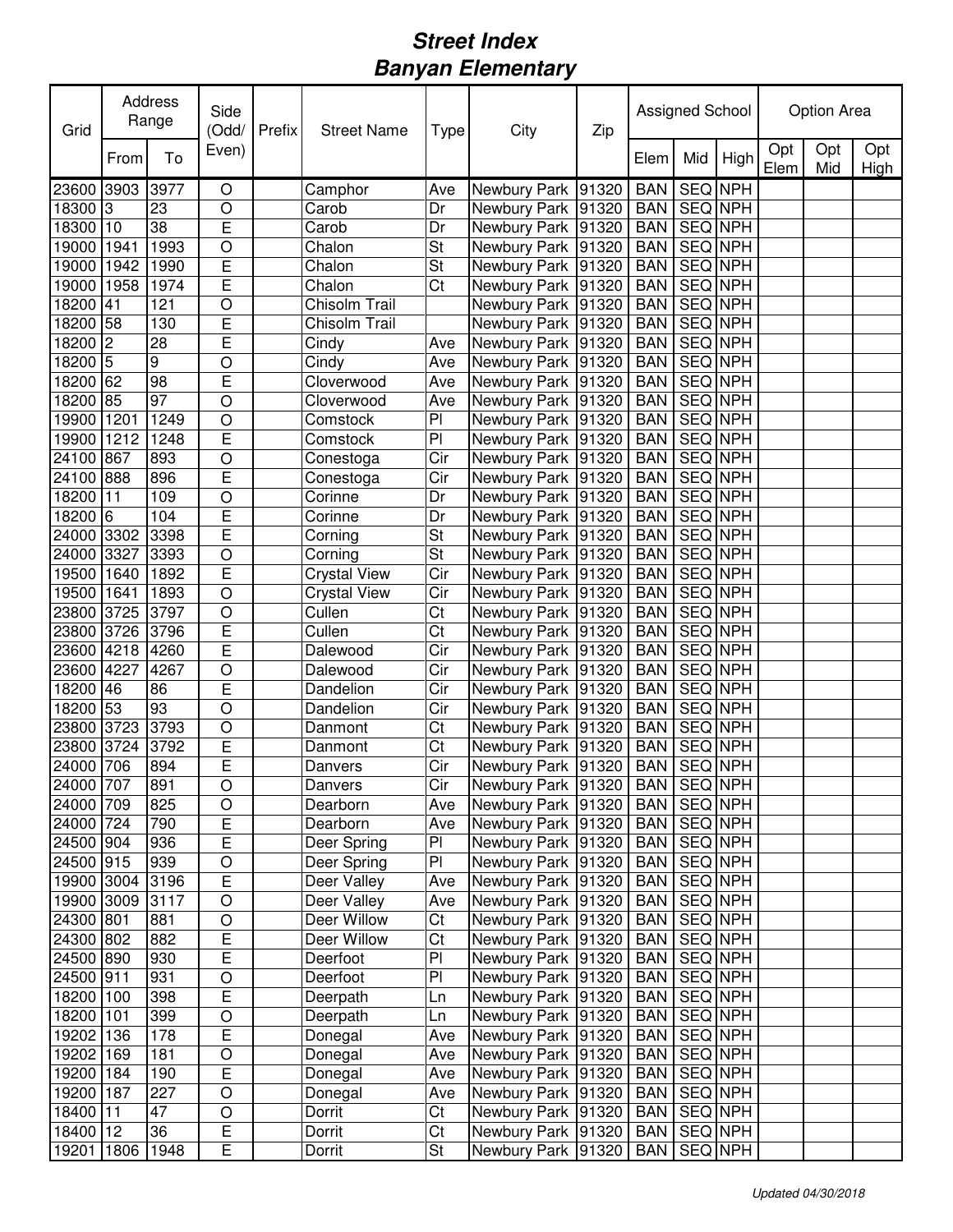| Grid                   |                     | Address<br>Range | Side<br>(Odd/       | Prefix | <b>Street Name</b>   | Type                                       | City                                     | Zip |                          | Assigned School    |         |             | Option Area |             |
|------------------------|---------------------|------------------|---------------------|--------|----------------------|--------------------------------------------|------------------------------------------|-----|--------------------------|--------------------|---------|-------------|-------------|-------------|
|                        | From                | To               | Even)               |        |                      |                                            |                                          |     | Elem                     | Mid                | High    | Opt<br>Elem | Opt<br>Mid  | Opt<br>High |
| 19201                  | 1807                | 1949             | O                   |        | Dorrit               | St                                         | Newbury Park 91320                       |     | <b>BAN</b>               | <b>SEQ NPH</b>     |         |             |             |             |
| 23600 931              |                     | 951              | $\circ$             |        | Driftwood            | Cir                                        | Newbury Park 91320                       |     | <b>BAN</b>               | SEQ NPH            |         |             |             |             |
| 24500                  | 944                 | 966              | Ē                   |        | Eaglesnest           | PI                                         | Newbury Park 91320                       |     | <b>BAN</b>               | <b>SEQ NPH</b>     |         |             |             |             |
| 24500                  | 945                 | 963              | $\circ$             |        | Eaglesnest           | P <sub>1</sub>                             | Newbury Park 91320                       |     | <b>BAN</b>               | SEQ NPH            |         |             |             |             |
| 18200                  | 2715                | 2795             | $\circ$             |        | Edgeview             | Ct                                         | Newbury Park 91320                       |     | <b>BAN</b>               | SEQ NPH            |         |             |             |             |
| 18200                  | 2750                | 2770             | E                   |        | Edgeview             | Ct                                         | Newbury Park 91320                       |     | <b>BAN</b>               | SEQ NPH            |         |             |             |             |
| 23600                  | 3851                | 4131             | $\circ$             |        | Elkwood              | St                                         | Newbury Park 91320                       |     | <b>BAN</b>               | SEQ NPH            |         |             |             |             |
| 23600<br>19201         | 3900                | 3948             | E<br>Ē              |        | Elkwood<br>Ellis     | $\overline{\mathsf{St}}$<br>$\overline{P}$ | Newbury Park 91320                       |     | <b>BAN</b>               | SEQ NPH<br>SEQ NPH |         |             |             |             |
| 19201                  | 6<br>$\overline{7}$ | 90<br>91         |                     | S      | Ellis                | $\overline{P}$                             | Newbury Park 91320                       |     | <b>BAN</b><br><b>BAN</b> | SEQ NPH            |         |             |             |             |
| 19201                  | 8                   | 90               | O<br>E              | S<br>N | <b>Ellis</b>         | $\overline{P}$                             | Newbury Park 91320<br>Newbury Park 91320 |     | <b>BAN</b>               | SEQ NPH            |         |             |             |             |
| 19201                  | 9                   | 77               | O                   | N      | Ellis                | P <sub>1</sub>                             | Newbury Park 91320                       |     | <b>BAN</b>               | SEQ NPH            |         |             |             |             |
| 24300 2976             |                     | 3008             | E                   |        | Elmwood              | <b>St</b>                                  | Newbury Park 91320                       |     | <b>BAN</b>               | SEQ NPH            |         |             |             |             |
| 24300                  | 2989                | 3005             | $\circ$             |        | Elmwood              | St                                         | Newbury Park 91320                       |     | <b>BAN</b>               | SEQ NPH            |         |             |             |             |
| 19900                  | 3250                | 3398             | E                   |        | Erinlea              | Ave                                        | Newbury Park 91320                       |     | <b>BAN</b>               | SEQ NPH            |         |             |             |             |
| 19900                  | 3253                | 3371             | $\circ$             |        | Erinlea              | Ave                                        | Newbury Park 91320                       |     | <b>BAN</b>               | <b>SEQ NPH</b>     |         |             |             |             |
| 23900                  | 3544                | 3652             | E                   |        | Erinlea              | Ave                                        | Newbury Park 91320                       |     | <b>BAN</b>               | SEQ NPH            |         |             |             |             |
| 23900                  | 3605                | 3665             | $\circ$             |        | Erinlea              | Ave                                        | Newbury Park 91320                       |     | <b>BAN</b>               | SEQ NPH            |         |             |             |             |
| 24500 906              |                     | 930              | E                   |        | Fawnglen             | P <sub>1</sub>                             | Newbury Park 91320                       |     | <b>BAN</b>               | <b>SEQ NPH</b>     |         |             |             |             |
| 24500                  | 909                 | 941              | $\circ$             |        | Fawnglen             | PI                                         | Newbury Park 91320                       |     | <b>BAN</b>               | SEQ NPH            |         |             |             |             |
| 19900 2174             |                     | 2174             | E                   |        | Felton               | St                                         | Newbury Park 91320                       |     | <b>BAN</b>               | SEQ NPH            |         |             |             |             |
| 19900                  | 2705                | 2759             | $\circ$             |        | Felton               | St                                         | Newbury Park 91320                       |     | <b>BAN</b>               | SEQ NPH            |         |             |             |             |
| 19900                  | 2790                | 2790             | E                   |        | Felton               | St                                         | Newbury Park 91320                       |     | <b>BAN</b>               | SEQ NPH            |         |             |             |             |
| 24000                  | 3205                | 3293             | $\circ$             |        | Felton               | St                                         | Newbury Park 91320                       |     | <b>BAN</b>               |                    | SEQ NPH |             |             |             |
| 24000                  | 3224                | 3284             | $\overline{E}$      |        | Felton               | St                                         | Newbury Park 91320                       |     | <b>BAN</b>               | SEQ NPH            |         |             |             |             |
| 23600 853              |                     | 877              | $\circ$             |        | Fernhill             | Ct                                         | Newbury Park 91320                       |     | <b>BAN</b>               | SEQ NPH            |         |             |             |             |
| 23600 862              |                     | 874              | E                   |        | Fernhill             | Ct                                         | Newbury Park 91320                       |     | <b>BAN</b>               | SEQ NPH            |         |             |             |             |
| 23600                  | 906                 | 1036             | E                   |        | Fernhill             | Ave                                        | Newbury Park 91320                       |     | <b>BAN</b>               | SEQ NPH            |         |             |             |             |
| 23600                  | 907                 | 1015             | $\circ$             |        | Fernhill             | Ave                                        | Newbury Park 91320                       |     | <b>BAN</b>               | SEQ NPH            |         |             |             |             |
| 24300                  | 2903                | 2967             | $\circ$             |        | Firwood              | Ct                                         | Newbury Park 91320                       |     | <b>BAN</b>               | SEQ NPH            |         |             |             |             |
| 24300 2918             |                     | 3002             | E                   |        | Firwood              | Ct                                         | Newbury Park 91320                       |     | <b>BAN</b>               | <b>SEQ NPH</b>     |         |             |             |             |
| 24000 607              |                     | 823              | $\circ$             |        | Fowler               | Ave                                        | Newbury Park 91320 BAN SEQ NPH           |     |                          |                    |         |             |             |             |
| 24000 608              |                     | 824              | E                   |        | Fowler               | Ave                                        | Newbury Park 91320                       |     | <b>BAN</b>               | SEQ NPH            |         |             |             |             |
| 24100 837              |                     | 893              | $\circ$             |        | Fowler               | Ave                                        | Newbury Park 91320                       |     | <b>BAN</b>               | SEQ NPH            |         |             |             |             |
| 24100 852              |                     | 860              | E                   |        | Fowler               | Ave                                        | Newbury Park 91320                       |     | <b>BAN</b>               | SEQ NPH            |         |             |             |             |
| 19200 1833             |                     | 1923             | $\circ$             |        | Galway               | Ln                                         | Newbury Park 91320                       |     | <b>BAN</b>               | SEQ NPH            |         |             |             |             |
| 19200 1838             |                     | 1886             | E                   |        | Galway               | Ln                                         | Newbury Park 91320                       |     | <b>BAN</b>               | SEQ NPH            |         |             |             |             |
| 19000 1927             |                     | 1993             | $\circ$             |        | Gila                 | Ct                                         | Newbury Park 91320                       |     | <b>BAN</b>               | SEQ NPH            |         |             |             |             |
| 19000 1940             |                     | 1990             | E                   |        | Gila                 | Ct                                         | Newbury Park 91320                       |     | <b>BAN</b>               |                    | SEQ NPH |             |             |             |
| 18300 2371             |                     | 2403             | $\circ$             |        | Ginger               | Cir                                        | Newbury Park 91320                       |     | <b>BAN</b>               |                    | SEQ NPH |             |             |             |
| 18300 2380             |                     | 2404             | $\overline{E}$      |        | Ginger               | Cir                                        | Newbury Park 91320                       |     | <b>BAN</b>               |                    | SEQ NPH |             |             |             |
| 23600 4082             |                     | 4118             | $\overline{E}$      |        | Gladhill             | St                                         | Newbury Park 91320                       |     | <b>BAN</b>               |                    | SEQ NPH |             |             |             |
| 23600 4083             |                     | 4107             | O                   |        | Gladhill             | <b>St</b>                                  | Newbury Park 91320                       |     | <b>BAN</b>               |                    | SEQ NPH |             |             |             |
| 23600 4080             |                     | 4104             | E                   |        | Glenmont             | Ct                                         | Newbury Park 91320                       |     | <b>BAN</b>               | SEQ NPH            |         |             |             |             |
| 23600 4081             |                     | 4105             | O                   |        | Glenmont             | Ct                                         | Newbury Park 91320                       |     | <b>BAN</b>               | SEQ NPH            |         |             |             |             |
| 19900 935              |                     | 995              | $\bigcirc$          |        | Golden Crest         | Ave                                        | Newbury Park 91320                       |     | <b>BAN</b>               | SEQ NPH            |         |             |             |             |
| 19900 936              |                     | 1150             | E                   |        | Golden Crest         | Ave                                        | Newbury Park 91320                       |     | <b>BAN</b>               | SEQ NPH            |         |             |             |             |
| 24300 722<br>24500 942 |                     | 762              | E<br>$\overline{E}$ |        | Grable               | PI<br>$\overline{\mathsf{St}}$             | Newbury Park 91320                       |     | <b>BAN</b>               | SEQ NPH            | SEQ NPH |             |             |             |
| 24500 943              |                     | 998<br>943       | $\bigcirc$          |        | Grayrock<br>Grayrock | St                                         | Newbury Park 91320<br>Newbury Park 91320 |     | <b>BAN</b><br><b>BAN</b> | SEQ NPH            |         |             |             |             |
|                        |                     |                  | E                   |        |                      | Ave                                        |                                          |     | <b>BAN</b>               | SEQ NPH            |         |             |             |             |
| 23600 3866 4338        |                     |                  |                     |        | Greenwood            |                                            | Newbury Park 91320                       |     |                          |                    |         |             |             |             |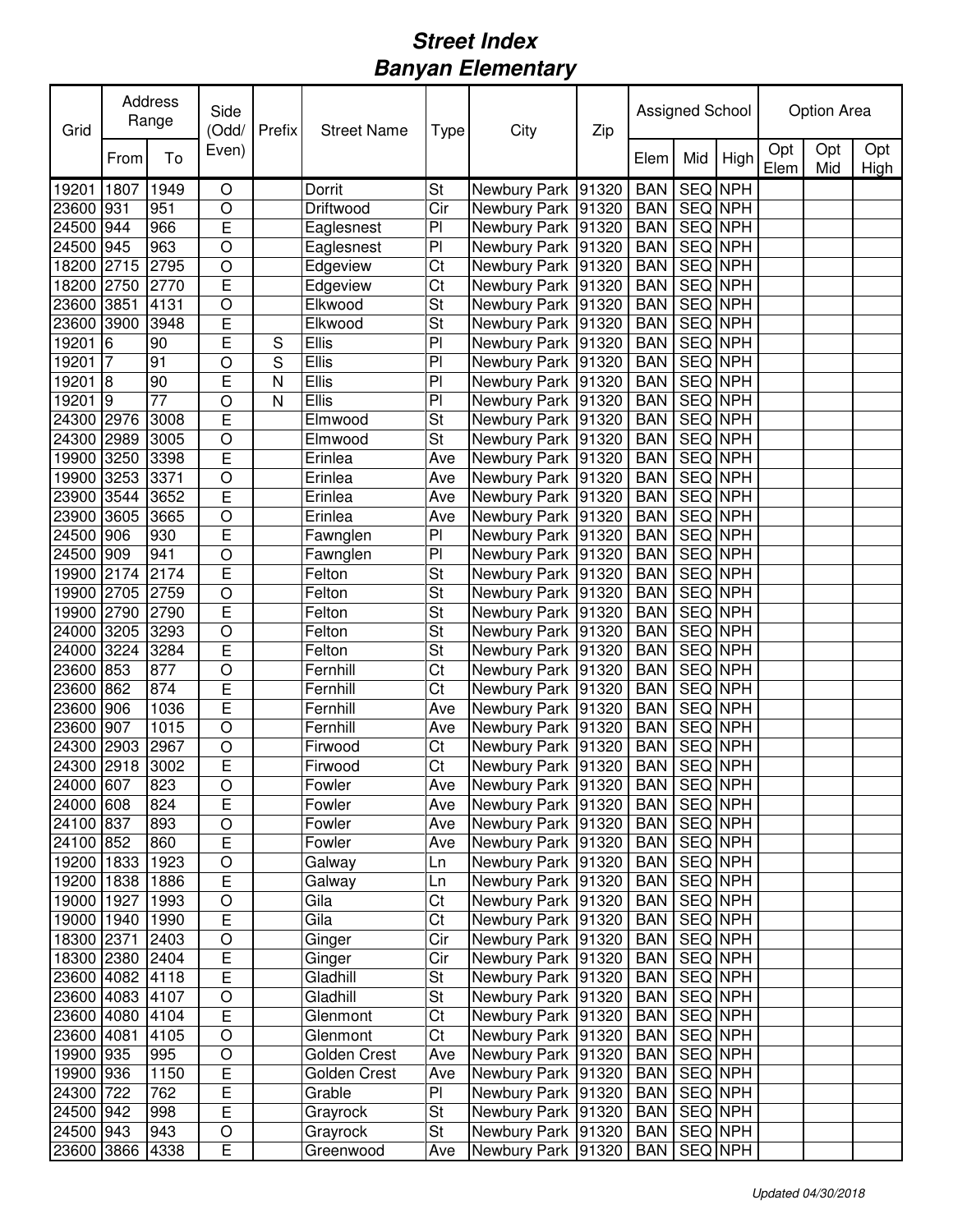| Opt<br>Opt<br>Opt<br>Even)<br>To<br>Mid<br>High<br>From<br>Elem<br>Elem<br>Mid<br>High<br><b>SEQ NPH</b><br>23600<br>3901<br>4315<br>O<br>Newbury Park 91320<br><b>BAN</b><br>Greenwood<br>Ave<br>E<br><b>SEQ NPH</b><br>$61\overline{4}$<br>792<br>Newbury Park 91320<br><b>BAN</b><br>Ave<br>Hanover<br>721<br>791<br>$\circ$<br>SEQ NPH<br>Ave<br>Newbury Park 91320<br><b>BAN</b><br>Hanover<br>E<br>SEQ NPH<br>3206<br>3290<br>Ct<br>Newbury Park 91320<br><b>BAN</b><br>Hanover<br>$\circ$<br>Ct<br>SEQ NPH<br>24000<br>3207<br>3277<br>Newbury Park 91320<br><b>BAN</b><br>Hanover<br>E<br>Ct<br>SEQ NPH<br>23900<br>3804<br>3888<br><b>BAN</b><br>Hartung<br>Newbury Park 91320<br>$\circ$<br>Ct<br>SEQ NPH<br>23900<br>3805<br>3889<br>Newbury Park 91320<br>Hartung<br><b>BAN</b><br>E<br>P <sub>1</sub><br>SEQ NPH<br>24500<br>3540<br>3604<br>Newbury Park 91320<br>Hawkeye<br><b>BAN</b><br>P <sub>1</sub><br>SEQ NPH<br>24500<br>3541<br>3605<br>$\circ$<br>Newbury Park 91320<br>Hawkeye<br><b>BAN</b><br>E<br>Dr<br>SEQ NPH<br>19200 1734<br>1758<br>Newbury Park 91320<br><b>BAN</b><br>Hays<br><b>Heather Ridge</b><br>19200<br>SEQ NPH<br>136<br>214<br>E<br>Newbury Park 91320<br><b>BAN</b><br>Ave<br>19200<br>SEQ NPH<br>137<br>211<br>$\circ$<br><b>Heather Ridge</b><br>Ave<br>Newbury Park 91320<br><b>BAN</b><br>E<br>Ct<br>Newbury Park 91320<br>SEQ NPH<br>18200<br>480<br>Helga<br><b>BAN</b><br>400<br>$\overline{\text{Ct}}$<br>18200 415<br>SEQ NPH<br>499<br>$\circ$<br>Helga<br>Newbury Park 91320<br><b>BAN</b><br>E<br>$\overline{\text{C}t}$<br><b>SEQ NPH</b><br><b>BAN</b><br>18200<br>8<br>96<br>Newbury Park 91320<br>Herringbone<br>18200 23<br>$\overline{\text{C}t}$<br>87<br>$\circ$<br><b>SEQ NPH</b><br>Herringbone<br>Newbury Park 91320<br><b>BAN</b><br>$\overline{\text{Ct}}$<br>3183<br>SEQ NPH<br>24300 3159<br>$\circ$<br>Holloway<br>Newbury Park 91320<br><b>BAN</b><br>E<br>Ct<br>24300 3160<br>3196<br>Holloway<br>Newbury Park 91320<br><b>BAN</b><br>SEQ NPH<br>$\overline{\mathsf{St}}$<br>24100 3303<br>$\circ$<br>SEQ NPH<br>3397<br>Newbury Park 91320<br><b>BAN</b><br>Holloway<br>E<br>St<br>SEQ NPH<br>24100 3308<br>3420<br>Holloway<br>Newbury Park 91320<br><b>BAN</b><br>E<br>St<br>SEQ NPH<br>3706<br>3794<br>Holloway<br>Newbury Park 91320<br><b>BAN</b><br>E<br>PI<br>SEQ NPH<br>19900 1168<br>1192<br>Homestake<br>Newbury Park 91320<br><b>BAN</b><br>PI<br>$\circ$<br>SEQ NPH<br>19900<br>1181<br>1181<br>Newbury Park 91320<br><b>BAN</b><br>Homestake<br>Ē<br>llex<br>Dr<br>Newbury Park 91320<br>SEQ NPH<br>4<br>84<br><b>BAN</b><br>87<br>20200 15<br>$\circ$<br>SEQ NPH<br>llex<br>Dr<br>Newbury Park 91320<br><b>BAN</b><br>19100 2165<br>$\circ$<br>2215<br>Indian Sky<br>Newbury Park 91320<br><b>BAN</b><br>SEQ NPH<br>Ln<br>$\overline{E}$<br>SEQ NPH<br>19100 2170<br>2220<br>Indian Sky<br>Ln<br>Newbury Park 91320<br><b>BAN</b><br>E<br><b>BAN</b><br>SEQ NPH<br>18601<br>1580<br>1580<br>Iron Horse<br>Way<br>Newbury Park<br>91320<br>18601<br>$\circ$<br><b>BAN</b><br>SEQ NPH<br>1547<br>1559<br>Iron Horse<br>Way<br>Newbury Park<br>91320<br>E<br>19201<br>SEQ NPH<br>6<br>$\mathsf{N}$<br>Newbury Park 91320<br><b>BAN</b><br>66<br>Jerome<br>Ave<br>7<br>$\circ$<br>SEQ NPH<br>19201<br>7<br>N<br>Newbury Park 91320<br><b>BAN</b><br>Ave<br>Jerome<br>19201 8<br>92<br>E<br>Newbury Park 91320 BAN SEQ NPH<br>S<br>Ave<br>Jerome<br>$19201$ 9<br>93<br>$\circ$<br>SEQ NPH<br>S<br>Newbury Park   91320  <br><b>BAN</b><br>Jerome<br>Ave<br>19200 115<br>151<br>Newbury Park 91320<br>BAN   SEQ NPH<br>O<br>Jerome<br>Ave<br>N<br>E<br>SEQ NPH<br>19200 132<br>198<br>Newbury Park 91320<br>$\mathsf{N}$<br>Ave<br><b>BAN</b><br>Jerome<br>E<br>88<br>PI<br>SEQ NPH<br>19201 8<br>Newbury Park 91320<br><b>BAN</b><br>Karen<br>$\overline{P}$<br>$19201$ 9<br>89<br>$\circ$<br>SEQ NPH<br>Newbury Park 91320<br><b>BAN</b><br>Karen<br>19000 1<br>93<br>$\bigcirc$<br>Kelley<br>Rd<br>Newbury Park 91320<br>SEQ NPH<br><b>BAN</b><br>Ε<br>$\overline{E}$<br>19201 2<br>98<br>E<br>Rd<br>SEQ NPH<br>Kelley<br>Newbury Park 91320<br><b>BAN</b><br>$\overline{E}$<br>Rd<br>Newbury Park 91320<br>SEQ NPH<br>19202 160<br>180<br>Е<br>Kelley<br><b>BAN</b><br>$\overline{E}$<br>Rd<br>SEQ NPH<br>19200 186<br>E<br>Kelley<br>Newbury Park 91320<br>228<br><b>BAN</b><br>Newbury Park 91320<br>18200 12<br>E<br>Kelly<br>Rd<br>SEQ NPH<br>240<br>W<br><b>BAN</b><br>Rd<br>18200 15<br>285<br>W<br>Kelly<br>Newbury Park 91320<br>SEQ NPH<br><b>BAN</b><br>O<br>Rd<br>SEQ NPH<br>18200 2233<br>W<br>Kelly<br>Newbury Park 91320<br>2661<br>$\circ$<br><b>BAN</b><br>18200 2410<br>E<br>W<br>Kelly<br>Rd<br>Newbury Park 91320<br><b>BAN</b><br>SEQ NPH<br>2720<br>Newbury Park 91320<br>SEQ NPH<br>18200 2705<br>$\circ$<br>Kelly Knoll<br>Rd<br><b>BAN</b><br>2735<br>$\mathsf E$<br>18200 2678<br>Newbury Park 91320<br>Kelly Knoll<br>Rd<br><b>BAN</b><br>SEQ NPH<br>2704<br>24000 728<br>E<br>Cir<br>SEQ NPH<br>896<br>Newbury Park 91320<br><b>BAN</b><br>Kenmore<br>24000 729<br>$\circ$<br>Cir<br>SEQ NPH<br>895<br>Newbury Park 91320<br>Kenmore<br><b>BAN</b><br>23800 709<br>$\bigcirc$<br>Dr<br>SEQ NPH<br>803<br>Newbury Park 91320<br>Knollwood<br><b>BAN</b><br>E<br>1294<br>Dr<br>SEQ NPH<br>23900 906<br>Knollwood<br>Newbury Park 91320<br><b>BAN</b> | Grid  | Address<br>Range | Side<br>(Odd/ | Prefix | <b>Street Name</b> | Type | City | Zip | Assigned School |  | Option Area |  |
|-----------------------------------------------------------------------------------------------------------------------------------------------------------------------------------------------------------------------------------------------------------------------------------------------------------------------------------------------------------------------------------------------------------------------------------------------------------------------------------------------------------------------------------------------------------------------------------------------------------------------------------------------------------------------------------------------------------------------------------------------------------------------------------------------------------------------------------------------------------------------------------------------------------------------------------------------------------------------------------------------------------------------------------------------------------------------------------------------------------------------------------------------------------------------------------------------------------------------------------------------------------------------------------------------------------------------------------------------------------------------------------------------------------------------------------------------------------------------------------------------------------------------------------------------------------------------------------------------------------------------------------------------------------------------------------------------------------------------------------------------------------------------------------------------------------------------------------------------------------------------------------------------------------------------------------------------------------------------------------------------------------------------------------------------------------------------------------------------------------------------------------------------------------------------------------------------------------------------------------------------------------------------------------------------------------------------------------------------------------------------------------------------------------------------------------------------------------------------------------------------------------------------------------------------------------------------------------------------------------------------------------------------------------------------------------------------------------------------------------------------------------------------------------------------------------------------------------------------------------------------------------------------------------------------------------------------------------------------------------------------------------------------------------------------------------------------------------------------------------------------------------------------------------------------------------------------------------------------------------------------------------------------------------------------------------------------------------------------------------------------------------------------------------------------------------------------------------------------------------------------------------------------------------------------------------------------------------------------------------------------------------------------------------------------------------------------------------------------------------------------------------------------------------------------------------------------------------------------------------------------------------------------------------------------------------------------------------------------------------------------------------------------------------------------------------------------------------------------------------------------------------------------------------------------------------------------------------------------------------------------------------------------------------------------------------------------------------------------------------------------------------------------------------------------------------------------------------------------------------------------------------------------------------------------------------------------------------------------------------------------------------------------------------------------------------------------------------------------------------------------------------------------------------------------------------------------------------------------------------------------------------------------------------------------------------------------------------------------------------------------------------------------------------------------------------------------------------------------------------------------------------------------------------------------------------------------------------------------------------------------------------------------------------------------------------------------------------------------------------------------|-------|------------------|---------------|--------|--------------------|------|------|-----|-----------------|--|-------------|--|
|                                                                                                                                                                                                                                                                                                                                                                                                                                                                                                                                                                                                                                                                                                                                                                                                                                                                                                                                                                                                                                                                                                                                                                                                                                                                                                                                                                                                                                                                                                                                                                                                                                                                                                                                                                                                                                                                                                                                                                                                                                                                                                                                                                                                                                                                                                                                                                                                                                                                                                                                                                                                                                                                                                                                                                                                                                                                                                                                                                                                                                                                                                                                                                                                                                                                                                                                                                                                                                                                                                                                                                                                                                                                                                                                                                                                                                                                                                                                                                                                                                                                                                                                                                                                                                                                                                                                                                                                                                                                                                                                                                                                                                                                                                                                                                                                                                                                                                                                                                                                                                                                                                                                                                                                                                                                                                                                                                       |       |                  |               |        |                    |      |      |     |                 |  |             |  |
|                                                                                                                                                                                                                                                                                                                                                                                                                                                                                                                                                                                                                                                                                                                                                                                                                                                                                                                                                                                                                                                                                                                                                                                                                                                                                                                                                                                                                                                                                                                                                                                                                                                                                                                                                                                                                                                                                                                                                                                                                                                                                                                                                                                                                                                                                                                                                                                                                                                                                                                                                                                                                                                                                                                                                                                                                                                                                                                                                                                                                                                                                                                                                                                                                                                                                                                                                                                                                                                                                                                                                                                                                                                                                                                                                                                                                                                                                                                                                                                                                                                                                                                                                                                                                                                                                                                                                                                                                                                                                                                                                                                                                                                                                                                                                                                                                                                                                                                                                                                                                                                                                                                                                                                                                                                                                                                                                                       |       |                  |               |        |                    |      |      |     |                 |  |             |  |
|                                                                                                                                                                                                                                                                                                                                                                                                                                                                                                                                                                                                                                                                                                                                                                                                                                                                                                                                                                                                                                                                                                                                                                                                                                                                                                                                                                                                                                                                                                                                                                                                                                                                                                                                                                                                                                                                                                                                                                                                                                                                                                                                                                                                                                                                                                                                                                                                                                                                                                                                                                                                                                                                                                                                                                                                                                                                                                                                                                                                                                                                                                                                                                                                                                                                                                                                                                                                                                                                                                                                                                                                                                                                                                                                                                                                                                                                                                                                                                                                                                                                                                                                                                                                                                                                                                                                                                                                                                                                                                                                                                                                                                                                                                                                                                                                                                                                                                                                                                                                                                                                                                                                                                                                                                                                                                                                                                       | 24000 |                  |               |        |                    |      |      |     |                 |  |             |  |
|                                                                                                                                                                                                                                                                                                                                                                                                                                                                                                                                                                                                                                                                                                                                                                                                                                                                                                                                                                                                                                                                                                                                                                                                                                                                                                                                                                                                                                                                                                                                                                                                                                                                                                                                                                                                                                                                                                                                                                                                                                                                                                                                                                                                                                                                                                                                                                                                                                                                                                                                                                                                                                                                                                                                                                                                                                                                                                                                                                                                                                                                                                                                                                                                                                                                                                                                                                                                                                                                                                                                                                                                                                                                                                                                                                                                                                                                                                                                                                                                                                                                                                                                                                                                                                                                                                                                                                                                                                                                                                                                                                                                                                                                                                                                                                                                                                                                                                                                                                                                                                                                                                                                                                                                                                                                                                                                                                       | 24000 |                  |               |        |                    |      |      |     |                 |  |             |  |
|                                                                                                                                                                                                                                                                                                                                                                                                                                                                                                                                                                                                                                                                                                                                                                                                                                                                                                                                                                                                                                                                                                                                                                                                                                                                                                                                                                                                                                                                                                                                                                                                                                                                                                                                                                                                                                                                                                                                                                                                                                                                                                                                                                                                                                                                                                                                                                                                                                                                                                                                                                                                                                                                                                                                                                                                                                                                                                                                                                                                                                                                                                                                                                                                                                                                                                                                                                                                                                                                                                                                                                                                                                                                                                                                                                                                                                                                                                                                                                                                                                                                                                                                                                                                                                                                                                                                                                                                                                                                                                                                                                                                                                                                                                                                                                                                                                                                                                                                                                                                                                                                                                                                                                                                                                                                                                                                                                       | 24000 |                  |               |        |                    |      |      |     |                 |  |             |  |
|                                                                                                                                                                                                                                                                                                                                                                                                                                                                                                                                                                                                                                                                                                                                                                                                                                                                                                                                                                                                                                                                                                                                                                                                                                                                                                                                                                                                                                                                                                                                                                                                                                                                                                                                                                                                                                                                                                                                                                                                                                                                                                                                                                                                                                                                                                                                                                                                                                                                                                                                                                                                                                                                                                                                                                                                                                                                                                                                                                                                                                                                                                                                                                                                                                                                                                                                                                                                                                                                                                                                                                                                                                                                                                                                                                                                                                                                                                                                                                                                                                                                                                                                                                                                                                                                                                                                                                                                                                                                                                                                                                                                                                                                                                                                                                                                                                                                                                                                                                                                                                                                                                                                                                                                                                                                                                                                                                       |       |                  |               |        |                    |      |      |     |                 |  |             |  |
|                                                                                                                                                                                                                                                                                                                                                                                                                                                                                                                                                                                                                                                                                                                                                                                                                                                                                                                                                                                                                                                                                                                                                                                                                                                                                                                                                                                                                                                                                                                                                                                                                                                                                                                                                                                                                                                                                                                                                                                                                                                                                                                                                                                                                                                                                                                                                                                                                                                                                                                                                                                                                                                                                                                                                                                                                                                                                                                                                                                                                                                                                                                                                                                                                                                                                                                                                                                                                                                                                                                                                                                                                                                                                                                                                                                                                                                                                                                                                                                                                                                                                                                                                                                                                                                                                                                                                                                                                                                                                                                                                                                                                                                                                                                                                                                                                                                                                                                                                                                                                                                                                                                                                                                                                                                                                                                                                                       |       |                  |               |        |                    |      |      |     |                 |  |             |  |
|                                                                                                                                                                                                                                                                                                                                                                                                                                                                                                                                                                                                                                                                                                                                                                                                                                                                                                                                                                                                                                                                                                                                                                                                                                                                                                                                                                                                                                                                                                                                                                                                                                                                                                                                                                                                                                                                                                                                                                                                                                                                                                                                                                                                                                                                                                                                                                                                                                                                                                                                                                                                                                                                                                                                                                                                                                                                                                                                                                                                                                                                                                                                                                                                                                                                                                                                                                                                                                                                                                                                                                                                                                                                                                                                                                                                                                                                                                                                                                                                                                                                                                                                                                                                                                                                                                                                                                                                                                                                                                                                                                                                                                                                                                                                                                                                                                                                                                                                                                                                                                                                                                                                                                                                                                                                                                                                                                       |       |                  |               |        |                    |      |      |     |                 |  |             |  |
|                                                                                                                                                                                                                                                                                                                                                                                                                                                                                                                                                                                                                                                                                                                                                                                                                                                                                                                                                                                                                                                                                                                                                                                                                                                                                                                                                                                                                                                                                                                                                                                                                                                                                                                                                                                                                                                                                                                                                                                                                                                                                                                                                                                                                                                                                                                                                                                                                                                                                                                                                                                                                                                                                                                                                                                                                                                                                                                                                                                                                                                                                                                                                                                                                                                                                                                                                                                                                                                                                                                                                                                                                                                                                                                                                                                                                                                                                                                                                                                                                                                                                                                                                                                                                                                                                                                                                                                                                                                                                                                                                                                                                                                                                                                                                                                                                                                                                                                                                                                                                                                                                                                                                                                                                                                                                                                                                                       |       |                  |               |        |                    |      |      |     |                 |  |             |  |
|                                                                                                                                                                                                                                                                                                                                                                                                                                                                                                                                                                                                                                                                                                                                                                                                                                                                                                                                                                                                                                                                                                                                                                                                                                                                                                                                                                                                                                                                                                                                                                                                                                                                                                                                                                                                                                                                                                                                                                                                                                                                                                                                                                                                                                                                                                                                                                                                                                                                                                                                                                                                                                                                                                                                                                                                                                                                                                                                                                                                                                                                                                                                                                                                                                                                                                                                                                                                                                                                                                                                                                                                                                                                                                                                                                                                                                                                                                                                                                                                                                                                                                                                                                                                                                                                                                                                                                                                                                                                                                                                                                                                                                                                                                                                                                                                                                                                                                                                                                                                                                                                                                                                                                                                                                                                                                                                                                       |       |                  |               |        |                    |      |      |     |                 |  |             |  |
|                                                                                                                                                                                                                                                                                                                                                                                                                                                                                                                                                                                                                                                                                                                                                                                                                                                                                                                                                                                                                                                                                                                                                                                                                                                                                                                                                                                                                                                                                                                                                                                                                                                                                                                                                                                                                                                                                                                                                                                                                                                                                                                                                                                                                                                                                                                                                                                                                                                                                                                                                                                                                                                                                                                                                                                                                                                                                                                                                                                                                                                                                                                                                                                                                                                                                                                                                                                                                                                                                                                                                                                                                                                                                                                                                                                                                                                                                                                                                                                                                                                                                                                                                                                                                                                                                                                                                                                                                                                                                                                                                                                                                                                                                                                                                                                                                                                                                                                                                                                                                                                                                                                                                                                                                                                                                                                                                                       |       |                  |               |        |                    |      |      |     |                 |  |             |  |
|                                                                                                                                                                                                                                                                                                                                                                                                                                                                                                                                                                                                                                                                                                                                                                                                                                                                                                                                                                                                                                                                                                                                                                                                                                                                                                                                                                                                                                                                                                                                                                                                                                                                                                                                                                                                                                                                                                                                                                                                                                                                                                                                                                                                                                                                                                                                                                                                                                                                                                                                                                                                                                                                                                                                                                                                                                                                                                                                                                                                                                                                                                                                                                                                                                                                                                                                                                                                                                                                                                                                                                                                                                                                                                                                                                                                                                                                                                                                                                                                                                                                                                                                                                                                                                                                                                                                                                                                                                                                                                                                                                                                                                                                                                                                                                                                                                                                                                                                                                                                                                                                                                                                                                                                                                                                                                                                                                       |       |                  |               |        |                    |      |      |     |                 |  |             |  |
|                                                                                                                                                                                                                                                                                                                                                                                                                                                                                                                                                                                                                                                                                                                                                                                                                                                                                                                                                                                                                                                                                                                                                                                                                                                                                                                                                                                                                                                                                                                                                                                                                                                                                                                                                                                                                                                                                                                                                                                                                                                                                                                                                                                                                                                                                                                                                                                                                                                                                                                                                                                                                                                                                                                                                                                                                                                                                                                                                                                                                                                                                                                                                                                                                                                                                                                                                                                                                                                                                                                                                                                                                                                                                                                                                                                                                                                                                                                                                                                                                                                                                                                                                                                                                                                                                                                                                                                                                                                                                                                                                                                                                                                                                                                                                                                                                                                                                                                                                                                                                                                                                                                                                                                                                                                                                                                                                                       |       |                  |               |        |                    |      |      |     |                 |  |             |  |
|                                                                                                                                                                                                                                                                                                                                                                                                                                                                                                                                                                                                                                                                                                                                                                                                                                                                                                                                                                                                                                                                                                                                                                                                                                                                                                                                                                                                                                                                                                                                                                                                                                                                                                                                                                                                                                                                                                                                                                                                                                                                                                                                                                                                                                                                                                                                                                                                                                                                                                                                                                                                                                                                                                                                                                                                                                                                                                                                                                                                                                                                                                                                                                                                                                                                                                                                                                                                                                                                                                                                                                                                                                                                                                                                                                                                                                                                                                                                                                                                                                                                                                                                                                                                                                                                                                                                                                                                                                                                                                                                                                                                                                                                                                                                                                                                                                                                                                                                                                                                                                                                                                                                                                                                                                                                                                                                                                       |       |                  |               |        |                    |      |      |     |                 |  |             |  |
|                                                                                                                                                                                                                                                                                                                                                                                                                                                                                                                                                                                                                                                                                                                                                                                                                                                                                                                                                                                                                                                                                                                                                                                                                                                                                                                                                                                                                                                                                                                                                                                                                                                                                                                                                                                                                                                                                                                                                                                                                                                                                                                                                                                                                                                                                                                                                                                                                                                                                                                                                                                                                                                                                                                                                                                                                                                                                                                                                                                                                                                                                                                                                                                                                                                                                                                                                                                                                                                                                                                                                                                                                                                                                                                                                                                                                                                                                                                                                                                                                                                                                                                                                                                                                                                                                                                                                                                                                                                                                                                                                                                                                                                                                                                                                                                                                                                                                                                                                                                                                                                                                                                                                                                                                                                                                                                                                                       |       |                  |               |        |                    |      |      |     |                 |  |             |  |
|                                                                                                                                                                                                                                                                                                                                                                                                                                                                                                                                                                                                                                                                                                                                                                                                                                                                                                                                                                                                                                                                                                                                                                                                                                                                                                                                                                                                                                                                                                                                                                                                                                                                                                                                                                                                                                                                                                                                                                                                                                                                                                                                                                                                                                                                                                                                                                                                                                                                                                                                                                                                                                                                                                                                                                                                                                                                                                                                                                                                                                                                                                                                                                                                                                                                                                                                                                                                                                                                                                                                                                                                                                                                                                                                                                                                                                                                                                                                                                                                                                                                                                                                                                                                                                                                                                                                                                                                                                                                                                                                                                                                                                                                                                                                                                                                                                                                                                                                                                                                                                                                                                                                                                                                                                                                                                                                                                       |       |                  |               |        |                    |      |      |     |                 |  |             |  |
|                                                                                                                                                                                                                                                                                                                                                                                                                                                                                                                                                                                                                                                                                                                                                                                                                                                                                                                                                                                                                                                                                                                                                                                                                                                                                                                                                                                                                                                                                                                                                                                                                                                                                                                                                                                                                                                                                                                                                                                                                                                                                                                                                                                                                                                                                                                                                                                                                                                                                                                                                                                                                                                                                                                                                                                                                                                                                                                                                                                                                                                                                                                                                                                                                                                                                                                                                                                                                                                                                                                                                                                                                                                                                                                                                                                                                                                                                                                                                                                                                                                                                                                                                                                                                                                                                                                                                                                                                                                                                                                                                                                                                                                                                                                                                                                                                                                                                                                                                                                                                                                                                                                                                                                                                                                                                                                                                                       |       |                  |               |        |                    |      |      |     |                 |  |             |  |
|                                                                                                                                                                                                                                                                                                                                                                                                                                                                                                                                                                                                                                                                                                                                                                                                                                                                                                                                                                                                                                                                                                                                                                                                                                                                                                                                                                                                                                                                                                                                                                                                                                                                                                                                                                                                                                                                                                                                                                                                                                                                                                                                                                                                                                                                                                                                                                                                                                                                                                                                                                                                                                                                                                                                                                                                                                                                                                                                                                                                                                                                                                                                                                                                                                                                                                                                                                                                                                                                                                                                                                                                                                                                                                                                                                                                                                                                                                                                                                                                                                                                                                                                                                                                                                                                                                                                                                                                                                                                                                                                                                                                                                                                                                                                                                                                                                                                                                                                                                                                                                                                                                                                                                                                                                                                                                                                                                       |       |                  |               |        |                    |      |      |     |                 |  |             |  |
|                                                                                                                                                                                                                                                                                                                                                                                                                                                                                                                                                                                                                                                                                                                                                                                                                                                                                                                                                                                                                                                                                                                                                                                                                                                                                                                                                                                                                                                                                                                                                                                                                                                                                                                                                                                                                                                                                                                                                                                                                                                                                                                                                                                                                                                                                                                                                                                                                                                                                                                                                                                                                                                                                                                                                                                                                                                                                                                                                                                                                                                                                                                                                                                                                                                                                                                                                                                                                                                                                                                                                                                                                                                                                                                                                                                                                                                                                                                                                                                                                                                                                                                                                                                                                                                                                                                                                                                                                                                                                                                                                                                                                                                                                                                                                                                                                                                                                                                                                                                                                                                                                                                                                                                                                                                                                                                                                                       |       |                  |               |        |                    |      |      |     |                 |  |             |  |
|                                                                                                                                                                                                                                                                                                                                                                                                                                                                                                                                                                                                                                                                                                                                                                                                                                                                                                                                                                                                                                                                                                                                                                                                                                                                                                                                                                                                                                                                                                                                                                                                                                                                                                                                                                                                                                                                                                                                                                                                                                                                                                                                                                                                                                                                                                                                                                                                                                                                                                                                                                                                                                                                                                                                                                                                                                                                                                                                                                                                                                                                                                                                                                                                                                                                                                                                                                                                                                                                                                                                                                                                                                                                                                                                                                                                                                                                                                                                                                                                                                                                                                                                                                                                                                                                                                                                                                                                                                                                                                                                                                                                                                                                                                                                                                                                                                                                                                                                                                                                                                                                                                                                                                                                                                                                                                                                                                       |       |                  |               |        |                    |      |      |     |                 |  |             |  |
|                                                                                                                                                                                                                                                                                                                                                                                                                                                                                                                                                                                                                                                                                                                                                                                                                                                                                                                                                                                                                                                                                                                                                                                                                                                                                                                                                                                                                                                                                                                                                                                                                                                                                                                                                                                                                                                                                                                                                                                                                                                                                                                                                                                                                                                                                                                                                                                                                                                                                                                                                                                                                                                                                                                                                                                                                                                                                                                                                                                                                                                                                                                                                                                                                                                                                                                                                                                                                                                                                                                                                                                                                                                                                                                                                                                                                                                                                                                                                                                                                                                                                                                                                                                                                                                                                                                                                                                                                                                                                                                                                                                                                                                                                                                                                                                                                                                                                                                                                                                                                                                                                                                                                                                                                                                                                                                                                                       |       |                  |               |        |                    |      |      |     |                 |  |             |  |
|                                                                                                                                                                                                                                                                                                                                                                                                                                                                                                                                                                                                                                                                                                                                                                                                                                                                                                                                                                                                                                                                                                                                                                                                                                                                                                                                                                                                                                                                                                                                                                                                                                                                                                                                                                                                                                                                                                                                                                                                                                                                                                                                                                                                                                                                                                                                                                                                                                                                                                                                                                                                                                                                                                                                                                                                                                                                                                                                                                                                                                                                                                                                                                                                                                                                                                                                                                                                                                                                                                                                                                                                                                                                                                                                                                                                                                                                                                                                                                                                                                                                                                                                                                                                                                                                                                                                                                                                                                                                                                                                                                                                                                                                                                                                                                                                                                                                                                                                                                                                                                                                                                                                                                                                                                                                                                                                                                       | 23800 |                  |               |        |                    |      |      |     |                 |  |             |  |
|                                                                                                                                                                                                                                                                                                                                                                                                                                                                                                                                                                                                                                                                                                                                                                                                                                                                                                                                                                                                                                                                                                                                                                                                                                                                                                                                                                                                                                                                                                                                                                                                                                                                                                                                                                                                                                                                                                                                                                                                                                                                                                                                                                                                                                                                                                                                                                                                                                                                                                                                                                                                                                                                                                                                                                                                                                                                                                                                                                                                                                                                                                                                                                                                                                                                                                                                                                                                                                                                                                                                                                                                                                                                                                                                                                                                                                                                                                                                                                                                                                                                                                                                                                                                                                                                                                                                                                                                                                                                                                                                                                                                                                                                                                                                                                                                                                                                                                                                                                                                                                                                                                                                                                                                                                                                                                                                                                       |       |                  |               |        |                    |      |      |     |                 |  |             |  |
|                                                                                                                                                                                                                                                                                                                                                                                                                                                                                                                                                                                                                                                                                                                                                                                                                                                                                                                                                                                                                                                                                                                                                                                                                                                                                                                                                                                                                                                                                                                                                                                                                                                                                                                                                                                                                                                                                                                                                                                                                                                                                                                                                                                                                                                                                                                                                                                                                                                                                                                                                                                                                                                                                                                                                                                                                                                                                                                                                                                                                                                                                                                                                                                                                                                                                                                                                                                                                                                                                                                                                                                                                                                                                                                                                                                                                                                                                                                                                                                                                                                                                                                                                                                                                                                                                                                                                                                                                                                                                                                                                                                                                                                                                                                                                                                                                                                                                                                                                                                                                                                                                                                                                                                                                                                                                                                                                                       |       |                  |               |        |                    |      |      |     |                 |  |             |  |
|                                                                                                                                                                                                                                                                                                                                                                                                                                                                                                                                                                                                                                                                                                                                                                                                                                                                                                                                                                                                                                                                                                                                                                                                                                                                                                                                                                                                                                                                                                                                                                                                                                                                                                                                                                                                                                                                                                                                                                                                                                                                                                                                                                                                                                                                                                                                                                                                                                                                                                                                                                                                                                                                                                                                                                                                                                                                                                                                                                                                                                                                                                                                                                                                                                                                                                                                                                                                                                                                                                                                                                                                                                                                                                                                                                                                                                                                                                                                                                                                                                                                                                                                                                                                                                                                                                                                                                                                                                                                                                                                                                                                                                                                                                                                                                                                                                                                                                                                                                                                                                                                                                                                                                                                                                                                                                                                                                       | 20200 |                  |               |        |                    |      |      |     |                 |  |             |  |
|                                                                                                                                                                                                                                                                                                                                                                                                                                                                                                                                                                                                                                                                                                                                                                                                                                                                                                                                                                                                                                                                                                                                                                                                                                                                                                                                                                                                                                                                                                                                                                                                                                                                                                                                                                                                                                                                                                                                                                                                                                                                                                                                                                                                                                                                                                                                                                                                                                                                                                                                                                                                                                                                                                                                                                                                                                                                                                                                                                                                                                                                                                                                                                                                                                                                                                                                                                                                                                                                                                                                                                                                                                                                                                                                                                                                                                                                                                                                                                                                                                                                                                                                                                                                                                                                                                                                                                                                                                                                                                                                                                                                                                                                                                                                                                                                                                                                                                                                                                                                                                                                                                                                                                                                                                                                                                                                                                       |       |                  |               |        |                    |      |      |     |                 |  |             |  |
|                                                                                                                                                                                                                                                                                                                                                                                                                                                                                                                                                                                                                                                                                                                                                                                                                                                                                                                                                                                                                                                                                                                                                                                                                                                                                                                                                                                                                                                                                                                                                                                                                                                                                                                                                                                                                                                                                                                                                                                                                                                                                                                                                                                                                                                                                                                                                                                                                                                                                                                                                                                                                                                                                                                                                                                                                                                                                                                                                                                                                                                                                                                                                                                                                                                                                                                                                                                                                                                                                                                                                                                                                                                                                                                                                                                                                                                                                                                                                                                                                                                                                                                                                                                                                                                                                                                                                                                                                                                                                                                                                                                                                                                                                                                                                                                                                                                                                                                                                                                                                                                                                                                                                                                                                                                                                                                                                                       |       |                  |               |        |                    |      |      |     |                 |  |             |  |
|                                                                                                                                                                                                                                                                                                                                                                                                                                                                                                                                                                                                                                                                                                                                                                                                                                                                                                                                                                                                                                                                                                                                                                                                                                                                                                                                                                                                                                                                                                                                                                                                                                                                                                                                                                                                                                                                                                                                                                                                                                                                                                                                                                                                                                                                                                                                                                                                                                                                                                                                                                                                                                                                                                                                                                                                                                                                                                                                                                                                                                                                                                                                                                                                                                                                                                                                                                                                                                                                                                                                                                                                                                                                                                                                                                                                                                                                                                                                                                                                                                                                                                                                                                                                                                                                                                                                                                                                                                                                                                                                                                                                                                                                                                                                                                                                                                                                                                                                                                                                                                                                                                                                                                                                                                                                                                                                                                       |       |                  |               |        |                    |      |      |     |                 |  |             |  |
|                                                                                                                                                                                                                                                                                                                                                                                                                                                                                                                                                                                                                                                                                                                                                                                                                                                                                                                                                                                                                                                                                                                                                                                                                                                                                                                                                                                                                                                                                                                                                                                                                                                                                                                                                                                                                                                                                                                                                                                                                                                                                                                                                                                                                                                                                                                                                                                                                                                                                                                                                                                                                                                                                                                                                                                                                                                                                                                                                                                                                                                                                                                                                                                                                                                                                                                                                                                                                                                                                                                                                                                                                                                                                                                                                                                                                                                                                                                                                                                                                                                                                                                                                                                                                                                                                                                                                                                                                                                                                                                                                                                                                                                                                                                                                                                                                                                                                                                                                                                                                                                                                                                                                                                                                                                                                                                                                                       |       |                  |               |        |                    |      |      |     |                 |  |             |  |
|                                                                                                                                                                                                                                                                                                                                                                                                                                                                                                                                                                                                                                                                                                                                                                                                                                                                                                                                                                                                                                                                                                                                                                                                                                                                                                                                                                                                                                                                                                                                                                                                                                                                                                                                                                                                                                                                                                                                                                                                                                                                                                                                                                                                                                                                                                                                                                                                                                                                                                                                                                                                                                                                                                                                                                                                                                                                                                                                                                                                                                                                                                                                                                                                                                                                                                                                                                                                                                                                                                                                                                                                                                                                                                                                                                                                                                                                                                                                                                                                                                                                                                                                                                                                                                                                                                                                                                                                                                                                                                                                                                                                                                                                                                                                                                                                                                                                                                                                                                                                                                                                                                                                                                                                                                                                                                                                                                       |       |                  |               |        |                    |      |      |     |                 |  |             |  |
|                                                                                                                                                                                                                                                                                                                                                                                                                                                                                                                                                                                                                                                                                                                                                                                                                                                                                                                                                                                                                                                                                                                                                                                                                                                                                                                                                                                                                                                                                                                                                                                                                                                                                                                                                                                                                                                                                                                                                                                                                                                                                                                                                                                                                                                                                                                                                                                                                                                                                                                                                                                                                                                                                                                                                                                                                                                                                                                                                                                                                                                                                                                                                                                                                                                                                                                                                                                                                                                                                                                                                                                                                                                                                                                                                                                                                                                                                                                                                                                                                                                                                                                                                                                                                                                                                                                                                                                                                                                                                                                                                                                                                                                                                                                                                                                                                                                                                                                                                                                                                                                                                                                                                                                                                                                                                                                                                                       |       |                  |               |        |                    |      |      |     |                 |  |             |  |
|                                                                                                                                                                                                                                                                                                                                                                                                                                                                                                                                                                                                                                                                                                                                                                                                                                                                                                                                                                                                                                                                                                                                                                                                                                                                                                                                                                                                                                                                                                                                                                                                                                                                                                                                                                                                                                                                                                                                                                                                                                                                                                                                                                                                                                                                                                                                                                                                                                                                                                                                                                                                                                                                                                                                                                                                                                                                                                                                                                                                                                                                                                                                                                                                                                                                                                                                                                                                                                                                                                                                                                                                                                                                                                                                                                                                                                                                                                                                                                                                                                                                                                                                                                                                                                                                                                                                                                                                                                                                                                                                                                                                                                                                                                                                                                                                                                                                                                                                                                                                                                                                                                                                                                                                                                                                                                                                                                       |       |                  |               |        |                    |      |      |     |                 |  |             |  |
|                                                                                                                                                                                                                                                                                                                                                                                                                                                                                                                                                                                                                                                                                                                                                                                                                                                                                                                                                                                                                                                                                                                                                                                                                                                                                                                                                                                                                                                                                                                                                                                                                                                                                                                                                                                                                                                                                                                                                                                                                                                                                                                                                                                                                                                                                                                                                                                                                                                                                                                                                                                                                                                                                                                                                                                                                                                                                                                                                                                                                                                                                                                                                                                                                                                                                                                                                                                                                                                                                                                                                                                                                                                                                                                                                                                                                                                                                                                                                                                                                                                                                                                                                                                                                                                                                                                                                                                                                                                                                                                                                                                                                                                                                                                                                                                                                                                                                                                                                                                                                                                                                                                                                                                                                                                                                                                                                                       |       |                  |               |        |                    |      |      |     |                 |  |             |  |
|                                                                                                                                                                                                                                                                                                                                                                                                                                                                                                                                                                                                                                                                                                                                                                                                                                                                                                                                                                                                                                                                                                                                                                                                                                                                                                                                                                                                                                                                                                                                                                                                                                                                                                                                                                                                                                                                                                                                                                                                                                                                                                                                                                                                                                                                                                                                                                                                                                                                                                                                                                                                                                                                                                                                                                                                                                                                                                                                                                                                                                                                                                                                                                                                                                                                                                                                                                                                                                                                                                                                                                                                                                                                                                                                                                                                                                                                                                                                                                                                                                                                                                                                                                                                                                                                                                                                                                                                                                                                                                                                                                                                                                                                                                                                                                                                                                                                                                                                                                                                                                                                                                                                                                                                                                                                                                                                                                       |       |                  |               |        |                    |      |      |     |                 |  |             |  |
|                                                                                                                                                                                                                                                                                                                                                                                                                                                                                                                                                                                                                                                                                                                                                                                                                                                                                                                                                                                                                                                                                                                                                                                                                                                                                                                                                                                                                                                                                                                                                                                                                                                                                                                                                                                                                                                                                                                                                                                                                                                                                                                                                                                                                                                                                                                                                                                                                                                                                                                                                                                                                                                                                                                                                                                                                                                                                                                                                                                                                                                                                                                                                                                                                                                                                                                                                                                                                                                                                                                                                                                                                                                                                                                                                                                                                                                                                                                                                                                                                                                                                                                                                                                                                                                                                                                                                                                                                                                                                                                                                                                                                                                                                                                                                                                                                                                                                                                                                                                                                                                                                                                                                                                                                                                                                                                                                                       |       |                  |               |        |                    |      |      |     |                 |  |             |  |
|                                                                                                                                                                                                                                                                                                                                                                                                                                                                                                                                                                                                                                                                                                                                                                                                                                                                                                                                                                                                                                                                                                                                                                                                                                                                                                                                                                                                                                                                                                                                                                                                                                                                                                                                                                                                                                                                                                                                                                                                                                                                                                                                                                                                                                                                                                                                                                                                                                                                                                                                                                                                                                                                                                                                                                                                                                                                                                                                                                                                                                                                                                                                                                                                                                                                                                                                                                                                                                                                                                                                                                                                                                                                                                                                                                                                                                                                                                                                                                                                                                                                                                                                                                                                                                                                                                                                                                                                                                                                                                                                                                                                                                                                                                                                                                                                                                                                                                                                                                                                                                                                                                                                                                                                                                                                                                                                                                       |       |                  |               |        |                    |      |      |     |                 |  |             |  |
|                                                                                                                                                                                                                                                                                                                                                                                                                                                                                                                                                                                                                                                                                                                                                                                                                                                                                                                                                                                                                                                                                                                                                                                                                                                                                                                                                                                                                                                                                                                                                                                                                                                                                                                                                                                                                                                                                                                                                                                                                                                                                                                                                                                                                                                                                                                                                                                                                                                                                                                                                                                                                                                                                                                                                                                                                                                                                                                                                                                                                                                                                                                                                                                                                                                                                                                                                                                                                                                                                                                                                                                                                                                                                                                                                                                                                                                                                                                                                                                                                                                                                                                                                                                                                                                                                                                                                                                                                                                                                                                                                                                                                                                                                                                                                                                                                                                                                                                                                                                                                                                                                                                                                                                                                                                                                                                                                                       |       |                  |               |        |                    |      |      |     |                 |  |             |  |
|                                                                                                                                                                                                                                                                                                                                                                                                                                                                                                                                                                                                                                                                                                                                                                                                                                                                                                                                                                                                                                                                                                                                                                                                                                                                                                                                                                                                                                                                                                                                                                                                                                                                                                                                                                                                                                                                                                                                                                                                                                                                                                                                                                                                                                                                                                                                                                                                                                                                                                                                                                                                                                                                                                                                                                                                                                                                                                                                                                                                                                                                                                                                                                                                                                                                                                                                                                                                                                                                                                                                                                                                                                                                                                                                                                                                                                                                                                                                                                                                                                                                                                                                                                                                                                                                                                                                                                                                                                                                                                                                                                                                                                                                                                                                                                                                                                                                                                                                                                                                                                                                                                                                                                                                                                                                                                                                                                       |       |                  |               |        |                    |      |      |     |                 |  |             |  |
|                                                                                                                                                                                                                                                                                                                                                                                                                                                                                                                                                                                                                                                                                                                                                                                                                                                                                                                                                                                                                                                                                                                                                                                                                                                                                                                                                                                                                                                                                                                                                                                                                                                                                                                                                                                                                                                                                                                                                                                                                                                                                                                                                                                                                                                                                                                                                                                                                                                                                                                                                                                                                                                                                                                                                                                                                                                                                                                                                                                                                                                                                                                                                                                                                                                                                                                                                                                                                                                                                                                                                                                                                                                                                                                                                                                                                                                                                                                                                                                                                                                                                                                                                                                                                                                                                                                                                                                                                                                                                                                                                                                                                                                                                                                                                                                                                                                                                                                                                                                                                                                                                                                                                                                                                                                                                                                                                                       |       |                  |               |        |                    |      |      |     |                 |  |             |  |
|                                                                                                                                                                                                                                                                                                                                                                                                                                                                                                                                                                                                                                                                                                                                                                                                                                                                                                                                                                                                                                                                                                                                                                                                                                                                                                                                                                                                                                                                                                                                                                                                                                                                                                                                                                                                                                                                                                                                                                                                                                                                                                                                                                                                                                                                                                                                                                                                                                                                                                                                                                                                                                                                                                                                                                                                                                                                                                                                                                                                                                                                                                                                                                                                                                                                                                                                                                                                                                                                                                                                                                                                                                                                                                                                                                                                                                                                                                                                                                                                                                                                                                                                                                                                                                                                                                                                                                                                                                                                                                                                                                                                                                                                                                                                                                                                                                                                                                                                                                                                                                                                                                                                                                                                                                                                                                                                                                       |       |                  |               |        |                    |      |      |     |                 |  |             |  |
|                                                                                                                                                                                                                                                                                                                                                                                                                                                                                                                                                                                                                                                                                                                                                                                                                                                                                                                                                                                                                                                                                                                                                                                                                                                                                                                                                                                                                                                                                                                                                                                                                                                                                                                                                                                                                                                                                                                                                                                                                                                                                                                                                                                                                                                                                                                                                                                                                                                                                                                                                                                                                                                                                                                                                                                                                                                                                                                                                                                                                                                                                                                                                                                                                                                                                                                                                                                                                                                                                                                                                                                                                                                                                                                                                                                                                                                                                                                                                                                                                                                                                                                                                                                                                                                                                                                                                                                                                                                                                                                                                                                                                                                                                                                                                                                                                                                                                                                                                                                                                                                                                                                                                                                                                                                                                                                                                                       |       |                  |               |        |                    |      |      |     |                 |  |             |  |
|                                                                                                                                                                                                                                                                                                                                                                                                                                                                                                                                                                                                                                                                                                                                                                                                                                                                                                                                                                                                                                                                                                                                                                                                                                                                                                                                                                                                                                                                                                                                                                                                                                                                                                                                                                                                                                                                                                                                                                                                                                                                                                                                                                                                                                                                                                                                                                                                                                                                                                                                                                                                                                                                                                                                                                                                                                                                                                                                                                                                                                                                                                                                                                                                                                                                                                                                                                                                                                                                                                                                                                                                                                                                                                                                                                                                                                                                                                                                                                                                                                                                                                                                                                                                                                                                                                                                                                                                                                                                                                                                                                                                                                                                                                                                                                                                                                                                                                                                                                                                                                                                                                                                                                                                                                                                                                                                                                       |       |                  |               |        |                    |      |      |     |                 |  |             |  |
|                                                                                                                                                                                                                                                                                                                                                                                                                                                                                                                                                                                                                                                                                                                                                                                                                                                                                                                                                                                                                                                                                                                                                                                                                                                                                                                                                                                                                                                                                                                                                                                                                                                                                                                                                                                                                                                                                                                                                                                                                                                                                                                                                                                                                                                                                                                                                                                                                                                                                                                                                                                                                                                                                                                                                                                                                                                                                                                                                                                                                                                                                                                                                                                                                                                                                                                                                                                                                                                                                                                                                                                                                                                                                                                                                                                                                                                                                                                                                                                                                                                                                                                                                                                                                                                                                                                                                                                                                                                                                                                                                                                                                                                                                                                                                                                                                                                                                                                                                                                                                                                                                                                                                                                                                                                                                                                                                                       |       |                  |               |        |                    |      |      |     |                 |  |             |  |
|                                                                                                                                                                                                                                                                                                                                                                                                                                                                                                                                                                                                                                                                                                                                                                                                                                                                                                                                                                                                                                                                                                                                                                                                                                                                                                                                                                                                                                                                                                                                                                                                                                                                                                                                                                                                                                                                                                                                                                                                                                                                                                                                                                                                                                                                                                                                                                                                                                                                                                                                                                                                                                                                                                                                                                                                                                                                                                                                                                                                                                                                                                                                                                                                                                                                                                                                                                                                                                                                                                                                                                                                                                                                                                                                                                                                                                                                                                                                                                                                                                                                                                                                                                                                                                                                                                                                                                                                                                                                                                                                                                                                                                                                                                                                                                                                                                                                                                                                                                                                                                                                                                                                                                                                                                                                                                                                                                       |       |                  |               |        |                    |      |      |     |                 |  |             |  |
|                                                                                                                                                                                                                                                                                                                                                                                                                                                                                                                                                                                                                                                                                                                                                                                                                                                                                                                                                                                                                                                                                                                                                                                                                                                                                                                                                                                                                                                                                                                                                                                                                                                                                                                                                                                                                                                                                                                                                                                                                                                                                                                                                                                                                                                                                                                                                                                                                                                                                                                                                                                                                                                                                                                                                                                                                                                                                                                                                                                                                                                                                                                                                                                                                                                                                                                                                                                                                                                                                                                                                                                                                                                                                                                                                                                                                                                                                                                                                                                                                                                                                                                                                                                                                                                                                                                                                                                                                                                                                                                                                                                                                                                                                                                                                                                                                                                                                                                                                                                                                                                                                                                                                                                                                                                                                                                                                                       |       |                  |               |        |                    |      |      |     |                 |  |             |  |
|                                                                                                                                                                                                                                                                                                                                                                                                                                                                                                                                                                                                                                                                                                                                                                                                                                                                                                                                                                                                                                                                                                                                                                                                                                                                                                                                                                                                                                                                                                                                                                                                                                                                                                                                                                                                                                                                                                                                                                                                                                                                                                                                                                                                                                                                                                                                                                                                                                                                                                                                                                                                                                                                                                                                                                                                                                                                                                                                                                                                                                                                                                                                                                                                                                                                                                                                                                                                                                                                                                                                                                                                                                                                                                                                                                                                                                                                                                                                                                                                                                                                                                                                                                                                                                                                                                                                                                                                                                                                                                                                                                                                                                                                                                                                                                                                                                                                                                                                                                                                                                                                                                                                                                                                                                                                                                                                                                       |       |                  |               |        |                    |      |      |     |                 |  |             |  |
|                                                                                                                                                                                                                                                                                                                                                                                                                                                                                                                                                                                                                                                                                                                                                                                                                                                                                                                                                                                                                                                                                                                                                                                                                                                                                                                                                                                                                                                                                                                                                                                                                                                                                                                                                                                                                                                                                                                                                                                                                                                                                                                                                                                                                                                                                                                                                                                                                                                                                                                                                                                                                                                                                                                                                                                                                                                                                                                                                                                                                                                                                                                                                                                                                                                                                                                                                                                                                                                                                                                                                                                                                                                                                                                                                                                                                                                                                                                                                                                                                                                                                                                                                                                                                                                                                                                                                                                                                                                                                                                                                                                                                                                                                                                                                                                                                                                                                                                                                                                                                                                                                                                                                                                                                                                                                                                                                                       |       |                  |               |        |                    |      |      |     |                 |  |             |  |
|                                                                                                                                                                                                                                                                                                                                                                                                                                                                                                                                                                                                                                                                                                                                                                                                                                                                                                                                                                                                                                                                                                                                                                                                                                                                                                                                                                                                                                                                                                                                                                                                                                                                                                                                                                                                                                                                                                                                                                                                                                                                                                                                                                                                                                                                                                                                                                                                                                                                                                                                                                                                                                                                                                                                                                                                                                                                                                                                                                                                                                                                                                                                                                                                                                                                                                                                                                                                                                                                                                                                                                                                                                                                                                                                                                                                                                                                                                                                                                                                                                                                                                                                                                                                                                                                                                                                                                                                                                                                                                                                                                                                                                                                                                                                                                                                                                                                                                                                                                                                                                                                                                                                                                                                                                                                                                                                                                       |       |                  |               |        |                    |      |      |     |                 |  |             |  |
|                                                                                                                                                                                                                                                                                                                                                                                                                                                                                                                                                                                                                                                                                                                                                                                                                                                                                                                                                                                                                                                                                                                                                                                                                                                                                                                                                                                                                                                                                                                                                                                                                                                                                                                                                                                                                                                                                                                                                                                                                                                                                                                                                                                                                                                                                                                                                                                                                                                                                                                                                                                                                                                                                                                                                                                                                                                                                                                                                                                                                                                                                                                                                                                                                                                                                                                                                                                                                                                                                                                                                                                                                                                                                                                                                                                                                                                                                                                                                                                                                                                                                                                                                                                                                                                                                                                                                                                                                                                                                                                                                                                                                                                                                                                                                                                                                                                                                                                                                                                                                                                                                                                                                                                                                                                                                                                                                                       |       |                  |               |        |                    |      |      |     |                 |  |             |  |
|                                                                                                                                                                                                                                                                                                                                                                                                                                                                                                                                                                                                                                                                                                                                                                                                                                                                                                                                                                                                                                                                                                                                                                                                                                                                                                                                                                                                                                                                                                                                                                                                                                                                                                                                                                                                                                                                                                                                                                                                                                                                                                                                                                                                                                                                                                                                                                                                                                                                                                                                                                                                                                                                                                                                                                                                                                                                                                                                                                                                                                                                                                                                                                                                                                                                                                                                                                                                                                                                                                                                                                                                                                                                                                                                                                                                                                                                                                                                                                                                                                                                                                                                                                                                                                                                                                                                                                                                                                                                                                                                                                                                                                                                                                                                                                                                                                                                                                                                                                                                                                                                                                                                                                                                                                                                                                                                                                       |       |                  |               |        |                    |      |      |     |                 |  |             |  |
|                                                                                                                                                                                                                                                                                                                                                                                                                                                                                                                                                                                                                                                                                                                                                                                                                                                                                                                                                                                                                                                                                                                                                                                                                                                                                                                                                                                                                                                                                                                                                                                                                                                                                                                                                                                                                                                                                                                                                                                                                                                                                                                                                                                                                                                                                                                                                                                                                                                                                                                                                                                                                                                                                                                                                                                                                                                                                                                                                                                                                                                                                                                                                                                                                                                                                                                                                                                                                                                                                                                                                                                                                                                                                                                                                                                                                                                                                                                                                                                                                                                                                                                                                                                                                                                                                                                                                                                                                                                                                                                                                                                                                                                                                                                                                                                                                                                                                                                                                                                                                                                                                                                                                                                                                                                                                                                                                                       |       |                  |               |        |                    |      |      |     |                 |  |             |  |
|                                                                                                                                                                                                                                                                                                                                                                                                                                                                                                                                                                                                                                                                                                                                                                                                                                                                                                                                                                                                                                                                                                                                                                                                                                                                                                                                                                                                                                                                                                                                                                                                                                                                                                                                                                                                                                                                                                                                                                                                                                                                                                                                                                                                                                                                                                                                                                                                                                                                                                                                                                                                                                                                                                                                                                                                                                                                                                                                                                                                                                                                                                                                                                                                                                                                                                                                                                                                                                                                                                                                                                                                                                                                                                                                                                                                                                                                                                                                                                                                                                                                                                                                                                                                                                                                                                                                                                                                                                                                                                                                                                                                                                                                                                                                                                                                                                                                                                                                                                                                                                                                                                                                                                                                                                                                                                                                                                       |       |                  |               |        |                    |      |      |     |                 |  |             |  |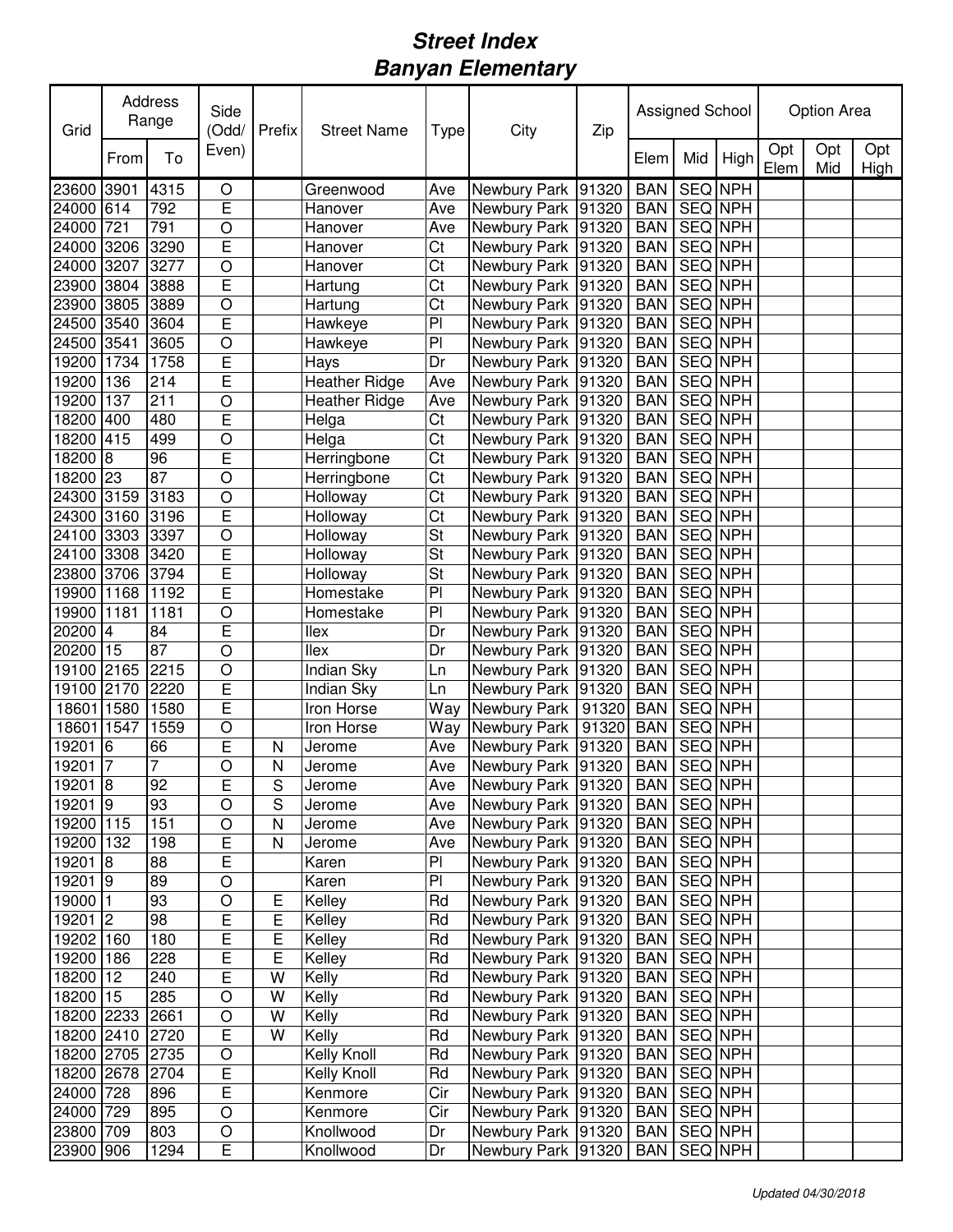| Grid                 |      | Address<br>Range | Side<br>(Odd/  | Prefix        | <b>Street Name</b>  | Type                   | City                 | Zip   |            | Assigned School |                |             | Option Area |             |
|----------------------|------|------------------|----------------|---------------|---------------------|------------------------|----------------------|-------|------------|-----------------|----------------|-------------|-------------|-------------|
|                      | From | To               | Even)          |               |                     |                        |                      |       | Elem       | Mid             | High           | Opt<br>Elem | Opt<br>Mid  | Opt<br>High |
| 23900                | 1063 | 1295             | O              |               | Knollwood           | Dr                     | Newbury Park 91320   |       | <b>BAN</b> | <b>SEQ NPH</b>  |                |             |             |             |
| 19500                | 4    | 28               | E              |               | La Cam              | Rd                     | Newbury Park 91320   |       | <b>BAN</b> | SEQ NPH         |                |             |             |             |
| 19500 5              |      | 21               | $\circ$        |               | La Cam              | Rd                     | Newbury Park 91320   |       | <b>BAN</b> | SEQ NPH         |                |             |             |             |
| 23800                | 706  | 890              | E              |               | La Grange           | Ave                    | Newbury Park 91320   |       | <b>BAN</b> | SEQ NPH         |                |             |             |             |
| 23800                | 707  | 891              | $\circ$        |               | La Grange           | Ave                    | Newbury Park 91320   |       | <b>BAN</b> | SEQ NPH         |                |             |             |             |
| 23900                | 908  | 1192             | E              |               | La Grange           | Ave                    | Newbury Park 91320   |       | <b>BAN</b> | SEQ NPH         |                |             |             |             |
| 23900                | 911  | 1193             | $\circ$        |               | La Grange           | Ave                    | Newbury Park 91320   |       | <b>BAN</b> | SEQ NPH         |                |             |             |             |
| 23800                | 3605 | 3629             | $\circ$        |               | La Grange           | Ave                    | Newbury Park 91320   |       | <b>BAN</b> | SEQ NPH         |                |             |             |             |
| 24100                | 878  | 894              | E              |               | Laramie             | Ct                     | Newbury Park 91320   |       | <b>BAN</b> | SEQ NPH         |                |             |             |             |
| 24100 885            |      | 891              | O              |               | Laramie             | $\overline{\text{Ct}}$ | Newbury Park 91320   |       | <b>BAN</b> | SEQ NPH         |                |             |             |             |
| 24300                | 2996 | 3004             | E              |               | Lemonwood           | <b>St</b>              | Newbury Park 91320   |       | <b>BAN</b> | SEQ NPH         |                |             |             |             |
| 24300                | 2999 | 3007             | $\circ$        |               | Lemonwood           | <b>St</b>              | Newbury Park 91320   |       | <b>BAN</b> | SEQ NPH         |                |             |             |             |
| 18200                | 2372 | 2444             | E              |               | <b>Little Creek</b> | Dr                     | Newbury Park 91320   |       | <b>BAN</b> | SEQ NPH         |                |             |             |             |
| 24500                | 963  | 987              | $\circ$        |               | Lodestone           | Ct                     | Newbury Park 91320   |       | <b>BAN</b> | SEQ NPH         |                |             |             |             |
| 24500                | 972  | 988              | E              |               | Lodestone           | $\overline{\text{C}t}$ | Newbury Park 91320   |       | <b>BAN</b> | <b>SEQ NPH</b>  |                |             |             |             |
| 23800                | 750  | 890              | E              |               | Longford            | Ave                    | Newbury Park 91320   |       | <b>BAN</b> | SEQ NPH         |                |             |             |             |
| 23800                | 761  | 891              | $\circ$        |               | Longford            | Ave                    | Newbury Park 91320   |       | <b>BAN</b> | SEQ NPH         |                |             |             |             |
| 20200                | 11   | 93               | $\circ$        |               | Lucas               | Ct                     | Newbury Park 91320   |       | <b>BAN</b> | SEQ NPH         |                |             |             |             |
| 20200 20             |      | 92               | E              |               | Lucas               | Ct                     | Newbury Park 91320   |       | <b>BAN</b> | SEQ NPH         |                |             |             |             |
| 19201                | 1    | 99999            | $\circ$        |               | Lynn                | Rd                     | Newbury Park 91320   |       | <b>BAN</b> | SEQ NPH         |                |             |             |             |
| 19201                | 1    | 99999            | E              |               | Lynn                | Rd                     | Newbury Park 91320   |       | <b>BAN</b> | SEQ NPH         |                |             |             |             |
| 19100                | 1950 | 1998             | E              |               | Lynn                | Rd                     | Newbury Park 91320   |       | <b>BAN</b> | SEQ NPH         |                |             |             |             |
| 19100                | 1950 | 1998             | E              | W             | Lynn                | Rd                     | Newbury Park 91320   |       | <b>BAN</b> | SEQ NPH         |                |             |             |             |
| 19000                | 1951 | 1999             | $\circ$        | W             | Lynn                | Rd                     | Newbury Park 91320   |       | <b>BAN</b> | SEQ NPH         |                |             |             |             |
| 19500                | 2238 | 2860             | E              | W             | Lynn                | Rd                     | Newbury Park 91320   |       | <b>BAN</b> | SEQ NPH         |                |             |             |             |
| 19900 2250           |      | 2898             | E              | W             | Lynn                | Rd                     | Newbury Park 91320   |       | <b>BAN</b> | SEQ NPH         |                |             |             |             |
| 19900                | 2900 | 3098             | E              | W             | Lynn                | Rd                     | Newbury Park 91320   |       | <b>BAN</b> | SEQ NPH         |                |             |             |             |
| 24300                | 2901 | 3099             | O              | W             | Lynn                | Rd                     | Newbury Park 91320   |       | <b>BAN</b> | SEQ NPH         |                |             |             |             |
| 24500                | 3300 | 3598             | E              | W             | Lynn                | Rd                     | Newbury Park 91320   |       | <b>BAN</b> | SEQ NPH         |                |             |             |             |
| 24100                | 3301 | 3499             | $\circ$        | W             | Lynn                | Rd                     | Newbury Park 91320   |       | <b>BAN</b> | SEQ NPH         |                |             |             |             |
| 24000 3501           |      | 3599             | $\circ$        | W             | Lynn                | Rd                     | Newbury Park 91320   |       | <b>BAN</b> | <b>SEQ NPH</b>  |                |             |             |             |
| 23900 3600 3898      |      |                  | $\overline{E}$ | W             | Lynn                | Rd                     | Newbury Park 91320   |       | <b>BAN</b> |                 | <b>SEQ NPH</b> |             |             |             |
| 23800 3601           |      | 3799             | $\circ$        | W             | Lynn                | Rd                     | Newbury Park   91320 |       | <b>BAN</b> | SEQ NPH         |                |             |             |             |
| 23700 3801           |      | 3899             | O              | W             | Lynn                | Rd                     | Newbury Park 91320   |       | <b>BAN</b> | SEQ NPH         |                |             |             |             |
| 23600 3900           |      | 4298             | E              | W             | Lynn                | $\overline{Rd}$        | Newbury Park 91320   |       | <b>BAN</b> | SEQ NPH         |                |             |             |             |
| 19900 2580           |      | 2860             | E              |               | Lynnview            | St                     | Newbury Park         | 91320 | <b>BAN</b> | SEQ NPH         |                |             |             |             |
| 19900 2831           |      | 2831             | $\circ$        |               | Lynnview            | St                     | Newbury Park         | 91320 | <b>BAN</b> | SEQ NPH         |                |             |             |             |
| 20200 2              |      | 176              | E              | N             | Madrid              | Ave                    | Newbury Park 91320   |       | <b>BAN</b> |                 | SEQ NPH        |             |             |             |
| $20200$ <sup>2</sup> |      | 228              | E              | ${\mathsf S}$ | Madrid              | Ave                    | Newbury Park 91320   |       | <b>BAN</b> |                 | SEQ NPH        |             |             |             |
| 20200 3              |      | 177              | $\circ$        | N             | Madrid              | Ave                    | Newbury Park 91320   |       | <b>BAN</b> |                 | SEQ NPH        |             |             |             |
| 18200 33             |      | 95               | $\bigcirc$     | S             | Madrid              | Ave                    | Newbury Park 91320   |       | <b>BAN</b> |                 | SEQ NPH        |             |             |             |
| 18200 34             |      | 94               | $\overline{E}$ | S             | Madrid              | Ave                    | Newbury Park 91320   |       | <b>BAN</b> | SEQ NPH         |                |             |             |             |
| 18200 2109           |      | 2145             | $\circ$        |               | Mapleleaf           | Ave                    | Newbury Park 91320   |       | <b>BAN</b> |                 | SEQ NPH        |             |             |             |
| 18200 2110           |      | 2148             | E              |               | Mapleleaf           | Ave                    | Newbury Park 91320   |       | <b>BAN</b> | SEQ NPH         |                |             |             |             |
| 19900 2201           |      | 2231             | $\bigcirc$     |               | Mapleleaf           | Ave                    | Newbury Park 91320   |       | <b>BAN</b> | SEQ NPH         |                |             |             |             |
| 19900 2204           |      | 2232             | E              |               | Mapleleaf           | Ave                    | Newbury Park 91320   |       | <b>BAN</b> | SEQ NPH         |                |             |             |             |
| 24300                | 778  | 842              | E              |               | Maplewood           | Ct                     | Newbury Park 91320   |       | <b>BAN</b> | SEQ NPH         |                |             |             |             |
| 24300 779            |      | 819              | $\circ$        |               | Maplewood           | $\overline{\text{C}t}$ | Newbury Park 91320   |       | <b>BAN</b> |                 | SEQ NPH        |             |             |             |
| 24300 850            |      | 906              | $\circ$        |               | Maplewood           | Ave                    | Newbury Park 91320   |       | <b>BAN</b> |                 | SEQ NPH        |             |             |             |
| 24300 850            |      | 906              | E              |               | Maplewood           | Ave                    | Newbury Park 91320   |       | <b>BAN</b> |                 | SEQ NPH        |             |             |             |
| 24500 900            |      | 1062             | E              |               | Meadowcrest         | St                     | Newbury Park 91320   |       | <b>BAN</b> | SEQ NPH         |                |             |             |             |
|                      |      |                  |                |               |                     |                        |                      |       |            |                 |                |             |             |             |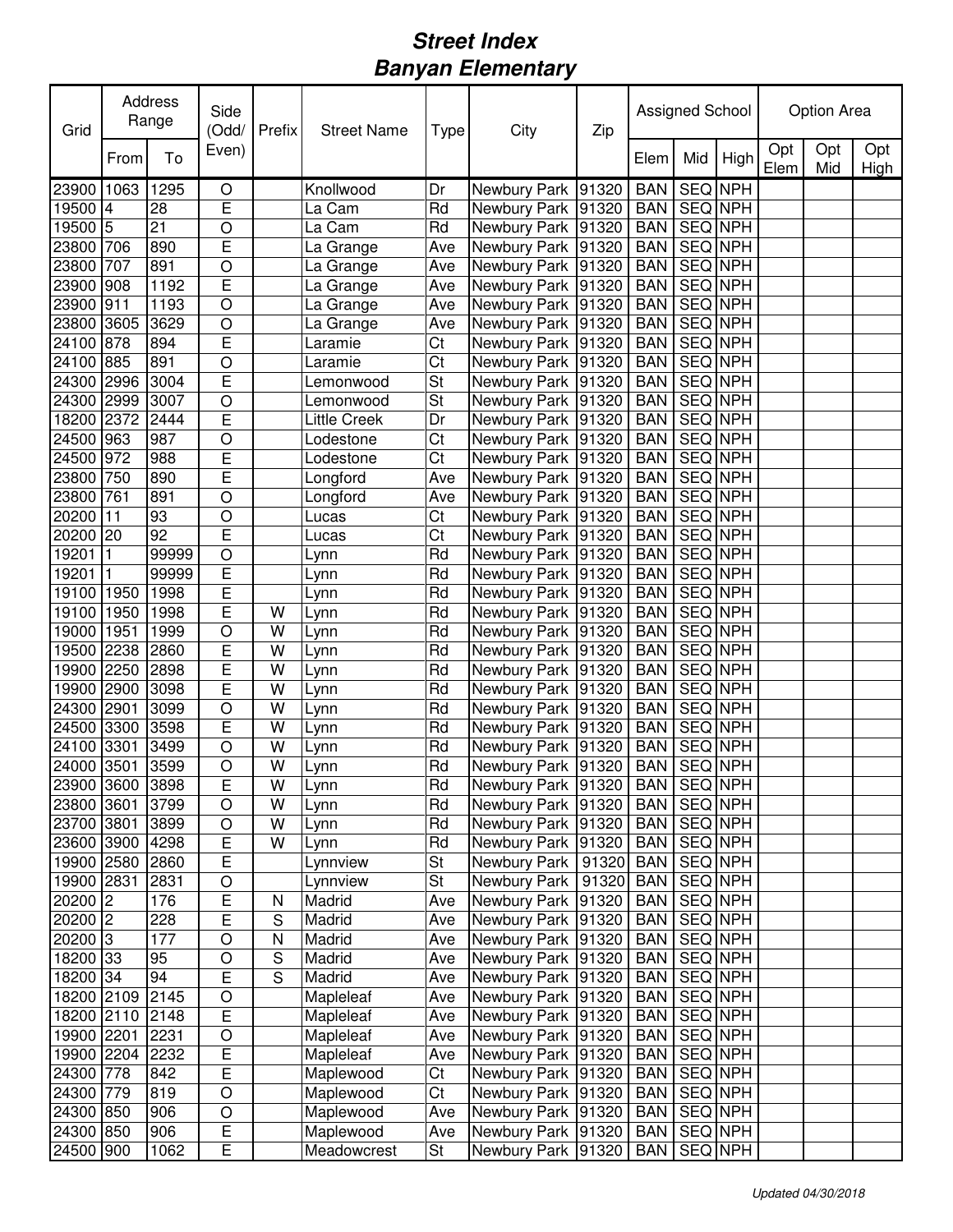| Grid            |                | Address<br>Range | Side<br>(Odd/  | Prefix | <b>Street Name</b> | Type                   | City                   | Zip |               | Assigned School |         |             | Option Area |             |
|-----------------|----------------|------------------|----------------|--------|--------------------|------------------------|------------------------|-----|---------------|-----------------|---------|-------------|-------------|-------------|
|                 | From           | To               | Even)          |        |                    |                        |                        |     | Elem          | Mid             | High    | Opt<br>Elem | Opt<br>Mid  | Opt<br>High |
| 24500           | 905            | 1077             | O              |        | Meadowcrest        | St                     | Newbury Park 91320     |     | <b>BAN</b>    | <b>SEQ NPH</b>  |         |             |             |             |
| 19100 135       |                | 377              | $\circ$        |        | Mesa               | Ave                    | Newbury Park 91320     |     | <b>BAN</b>    | <b>SEQ NPH</b>  |         |             |             |             |
| 19100           | 148            | 380              | E              |        | Mesa               | Ave                    | Newbury Park 91320     |     | <b>BAN</b>    | SEQ NPH         |         |             |             |             |
| 18300           | 2000           | 2298             | $\overline{E}$ |        | Michael            | Dr                     | Newbury Park 91320     |     | <b>BAN</b>    | SEQ NPH         |         |             |             |             |
| 18300           | 2001           | 2299             | $\circ$        |        | Michael            | Dr                     | Newbury Park 91320     |     | <b>BAN</b>    | SEQ NPH         |         |             |             |             |
| 24100           | 853            | 869              | $\circ$        |        | Mirage             | Ct                     | Newbury Park 91320     |     | <b>BAN</b>    | SEQ NPH         |         |             |             |             |
| 24100           | 856            | 864              | E              |        | Mirage             | Ct                     | Newbury Park 91320     |     | <b>BAN</b>    | SEQ NPH         |         |             |             |             |
| 19500           | 450            | 450              | Ē              |        | Moonridge          | Ave                    | Newbury Park 91320     |     | <b>BAN</b>    | SEQ NPH         |         |             |             |             |
| 19500 2106      |                | 2280             | E              |        | Moonridge          | Ave                    | Newbury Park 91320     |     | <b>BAN</b>    | SEQ NPH         |         |             |             |             |
| 19900 3301      |                | 3385             | $\circ$        |        | Mountain Trail     | Ave                    | Newbury Park 91320     |     | <b>BAN</b>    | SEQ NPH         |         |             |             |             |
| 19900 3332      |                | 3374             | E              |        | Mountain Trail     | Ave                    | Newbury Park 91320     |     | <b>BAN</b>    | SEQ NPH         |         |             |             |             |
| 19200 1700      |                | 1899             | O              |        | Newbury            | Rd                     | Newbury Park 91320     |     | <b>BAN</b>    | SEQ NPH         |         |             |             |             |
| 19200           | 1700           | 1899             | E              |        | Newbury            | Rd                     | Newbury Park 91320     |     | <b>BAN</b>    | SEQ NPH         |         |             |             |             |
| 20200           | $\overline{4}$ | 178              | E              |        | Northam            | Ave                    | Newbury Park 91320     |     | <b>BAN</b>    | SEQ NPH         |         |             |             |             |
| 20200 5         |                | 187              | $\circ$        |        | Northam            | Ave                    | Newbury Park 91320     |     | <b>BAN</b>    | <b>SEQ NPH</b>  |         |             |             |             |
| 19200 1715      |                | 1767             | $\circ$        |        | O Leary            | $\overline{\text{C}t}$ | Newbury Park 91320     |     | <b>BAN</b>    | <b>SEQ NPH</b>  |         |             |             |             |
| 19200 1780      |                | 1810             | E              |        | O Leary            | $\overline{\text{Ct}}$ | Newbury Park 91320     |     | <b>BAN</b>    | <b>SEQ</b> NPH  |         |             |             |             |
| 23600 898       |                | 1042             | E              |        | Oakmound           | Ave                    | Newbury Park 91320     |     | <b>BAN</b>    | <b>SEQ NPH</b>  |         |             |             |             |
| 23600           | 901            | 1037             | $\circ$        |        | Oakmound           | Ave                    | Newbury Park 91320     |     | <b>BAN</b>    | SEQ NPH         |         |             |             |             |
| 19000 2         |                | 14               | E              |        | Ocatillo           | Ave                    | Newbury Park 91320     |     | <b>BAN</b>    | SEQ NPH         |         |             |             |             |
| 19000 11        |                | 91               | $\circ$        |        | Ocatillo           | Ave                    | Newbury Park 91320     |     | <b>BAN</b>    | SEQ NPH         |         |             |             |             |
| 19000           | 103            | 127              | $\circ$        |        | Ocatillo           | Ct                     | Newbury Park 91320     |     | <b>BAN</b>    | SEQ NPH         |         |             |             |             |
| 19000           | 104            | 128              | E              |        | Ocatillo           | Ct                     | Newbury Park 91320     |     | <b>BAN</b>    | SEQ NPH         |         |             |             |             |
| 19500           | 2209           | 2215             | $\overline{O}$ |        | Oleander           | Ct                     | Newbury Park 91320     |     | <b>BAN</b>    | SEQ NPH         |         |             |             |             |
| 19000           | 1925           | 1991             | $\circ$        |        | Oracle             | Ct                     | Newbury Park 91320     |     | <b>BAN</b>    | SEQ NPH         |         |             |             |             |
| 19000           | 1942           | 1992             | $\overline{E}$ |        | Oracle             | Ct                     | Newbury Park 91320     |     | <b>BAN</b>    | SEQ NPH         |         |             |             |             |
| 20200 2120      |                | 2190             | E              |        | Palos              | Ct                     | Newbury Park 91320     |     | <b>BAN</b>    | SEQ NPH         |         |             |             |             |
| 20200 2121      |                | 2191             | $\circ$        |        | Palos              | Ct                     | Newbury Park 91320     |     | <b>BAN</b>    | SEQ NPH         |         |             |             |             |
| 24300           | 725            | 773              | $\circ$        |        | Pickford           | Ct                     | Newbury Park 91320     |     | <b>BAN</b>    | SEQ NPH         |         |             |             |             |
| 24300           | 752            | 788              | E              |        | Pickford           | Ct                     | Newbury Park 91320     |     | <b>BAN</b>    | SEQ NPH         |         |             |             |             |
| 23900 924       |                | 950              | E              |        | Pons               | $\overline{\text{C}t}$ | Newbury Park 91320     |     | <b>BAN</b>    | SEQ NPH         |         |             |             |             |
| 23900 925       |                | 975              | $\bigcirc$     |        | Pons               | $\overline{C}$         | Newbury Park 91320 BAN |     |               | SEQ NPH         |         |             |             |             |
| 24800 2900 4800 |                |                  | E              | W      | Potrero            | Rd                     | Newbury Park   91320   |     | <b>BAN</b>    | SEQ NPH         |         |             |             |             |
| 19900 2901      |                | 3499             | O              | W      | Potrero            | Rd                     | Newbury Park 91320     |     | BAN   SEQ NPH |                 |         |             |             |             |
| 24800 2901      |                | 4799             | $\circ$        | W      | Potrero            | $\overline{Rd}$        | Newbury Park 91320     |     | <b>BAN</b>    | SEQ NPH         |         |             |             |             |
| 23900 3501      |                | 3899             | O              | W      | Potrero            | Rd                     | Newbury Park 91320     |     | <b>BAN</b>    | SEQ NPH         |         |             |             |             |
| 23600 4101      |                | 4337             | $\circ$        | W      | Potrero            | Rd                     | Newbury Park 91320     |     | <b>BAN</b>    | SEQ NPH         |         |             |             |             |
| 24100 3321      |                | 3345             | $\circ$        |        | Prairie            | Ct                     | Newbury Park 91320     |     | <b>BAN</b>    | SEQ NPH         |         |             |             |             |
| 24100 3330      |                | 3338             | $\overline{E}$ |        | Prairie            | $\overline{\text{C}t}$ | Newbury Park 91320     |     | <b>BAN</b>    |                 | SEQ NPH |             |             |             |
| 19900 918       |                | 990              | $\overline{E}$ |        | Prospector         | $\overline{P}$         | Newbury Park 91320     |     | <b>BAN</b>    | SEQ NPH         |         |             |             |             |
| 24500 3545      |                | 3561             | $\bigcirc$     |        | Ramrod             | $\overline{\text{C}t}$ | Newbury Park 91320     |     | <b>BAN</b>    | SEQ NPH         |         |             |             |             |
| 24500 3546      |                | 3562             | E              |        | Ramrod             | $\overline{\text{C}t}$ | Newbury Park 91320     |     | <b>BAN</b>    | SEQ NPH         |         |             |             |             |
| 24500 3360      |                | 3400             | E              |        | Ranchwood          | St                     | Newbury Park 91320     |     | <b>BAN</b>    | SEQ NPH         |         |             |             |             |
| 24500 3391      |                | 3399             | O              |        | Ranchwood          | <b>St</b>              | Newbury Park 91320     |     | <b>BAN</b>    | SEQ NPH         |         |             |             |             |
| 23600 887       |                | 1053             | $\bigcirc$     |        | Ravenwood          | Ave                    | Newbury Park 91320     |     | <b>BAN</b>    | SEQ NPH         |         |             |             |             |
| 23600 918       |                | 986              | $\mathsf E$    |        | Ravenwood          | Ave                    | Newbury Park 91320     |     | <b>BAN</b>    | SEQ NPH         |         |             |             |             |
| 24500 902       |                | 934              | $\mathsf E$    |        | Rawhide            | PI                     | Newbury Park 91320     |     | <b>BAN</b>    | SEQ NPH         |         |             |             |             |
| 24500 903       |                | 919              | $\bigcirc$     |        | Rawhide            | PI                     | Newbury Park 91320     |     | <b>BAN</b>    | SEQ NPH         |         |             |             |             |
| 18200 114       |                | 140              | $\mathsf E$    |        | Regal              | Ave                    | Newbury Park 91320     |     | <b>BAN</b>    | SEQ NPH         |         |             |             |             |
| 18200 145       |                | 145              | $\bigcirc$     |        | Regal              | Ave                    | Newbury Park 91320     |     | <b>BAN</b>    | SEQ NPH         |         |             |             |             |
| 19500 191       |                | 319              | $\bigcirc$     |        | Regal Oak          | Ct                     | Newbury Park 91320     |     | <b>BAN</b>    | SEQ NPH         |         |             |             |             |
|                 |                |                  |                |        |                    |                        |                        |     |               |                 |         |             |             |             |